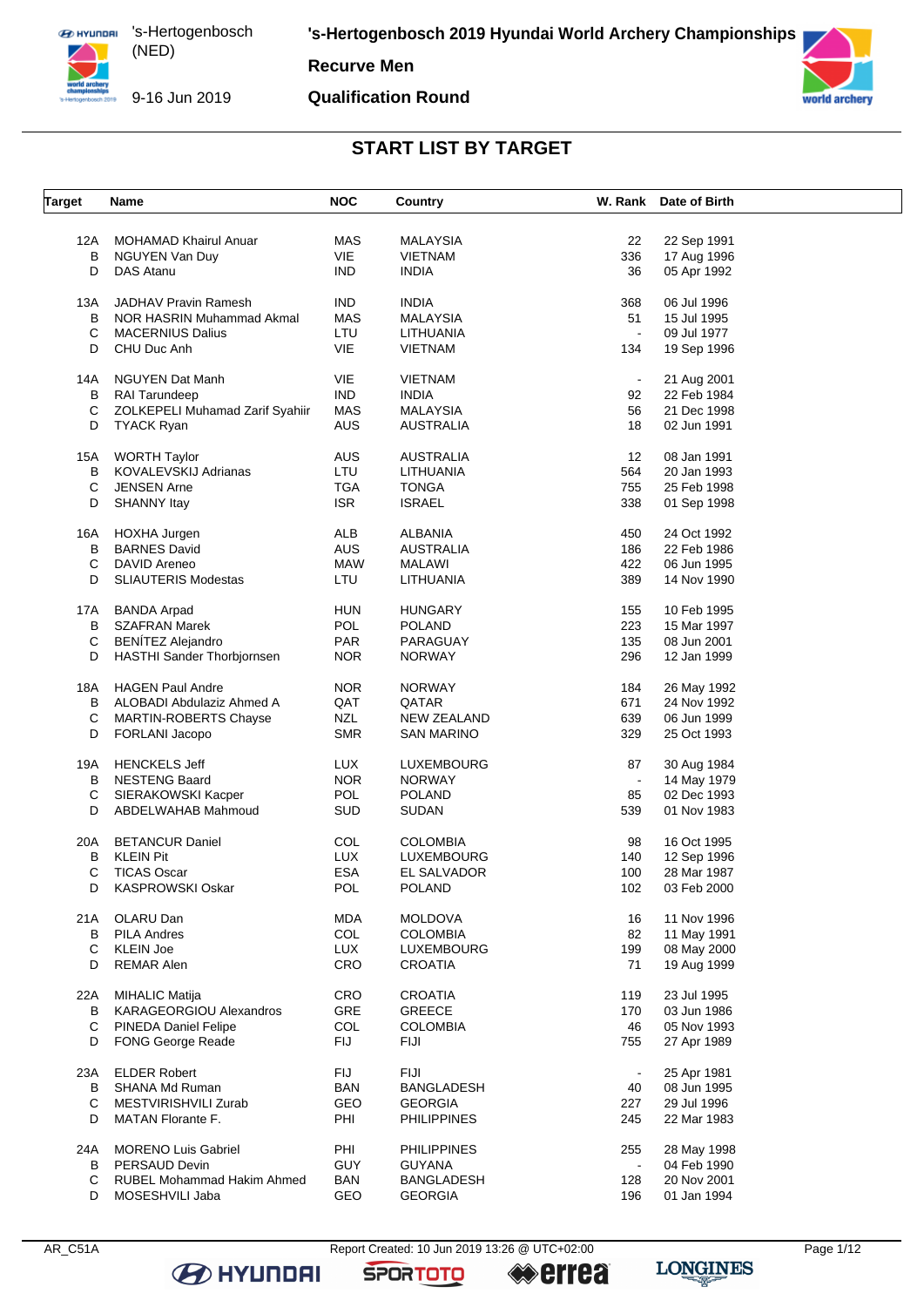**Recurve Men** 

9-16 Jun 2019

#### **Qualification Round**



#### **START LIST BY TARGET**

| <b>Target</b> | Name                            | <b>NOC</b> | Country                   |                | W. Rank Date of Birth |  |
|---------------|---------------------------------|------------|---------------------------|----------------|-----------------------|--|
|               |                                 |            |                           |                |                       |  |
| 25A           | PKHAKADZE Lasha                 | <b>GEO</b> | <b>GEORGIA</b>            | 146            | 24 May 1994           |  |
| в             | <b>EL HELALI Mimis</b>          | <b>CYP</b> | <b>CYPRUS</b>             | 329            | 26 Sep 1986           |  |
| C             | DE ABREU Wayne Gerald           | <b>GUY</b> | <b>GUYANA</b>             | 593            | 18 Aug 1972           |  |
| D             | <b>ISLAM Md Tamimul</b>         | <b>BAN</b> | <b>BANGLADESH</b>         | 215            | 19 Nov 1999           |  |
| 26A           | OONA Mart                       | <b>EST</b> | <b>ESTONIA</b>            | 246            | 31 Mar 1995           |  |
| в             | DORJI Lam                       | <b>BHU</b> | <b>BHUTAN</b>             | 522            | 18 May 1995           |  |
|               | <b>PANAGI Constantinos</b>      |            |                           | 241            |                       |  |
| С             |                                 | <b>CYP</b> | <b>CYPRUS</b>             |                | 31 Mar 1997           |  |
| D             | <b>ALSUBAIE Rashed</b>          | <b>KSA</b> | SAUDI ARABIA              | 539            | 01 Jan 1997           |  |
| 27A           | <b>BINALI Abdalelah</b>         | <b>KSA</b> | SAUDI ARABIA              | 162            | 29 Aug 1990           |  |
| В             | <b>OUN Hendrik</b>              | <b>EST</b> | <b>ESTONIA</b>            | 573            | 14 Mar 2001           |  |
| С             | <b>TSHERING Kinley</b>          | <b>BHU</b> | <b>BHUTAN</b>             | 267            | 31 Mar 1991           |  |
| D             | <b>D'AMOUR Nicholas</b>         | <b>ISV</b> | VIRGIN ISLANDS, US        | 260            | 04 Sep 2001           |  |
| 28A           | <b>COLES William Charles</b>    | <b>ISV</b> | VIRGIN ISLANDS, US        | $\blacksquare$ | 21 Feb 1965           |  |
| В             | <b>ALOTAIBI Fares Mater</b>     | <b>KSA</b> | SAUDI ARABIA              | 152            | 28 Oct 1994           |  |
| C             | DANILA Andrei                   | <b>ROU</b> | <b>ROMANIA</b>            | 182            | 16 Jan 1994           |  |
| D             |                                 |            |                           |                |                       |  |
|               | <b>HRAFNSSON Throstur</b>       | ISL        | <b>ICELAND</b>            |                | 28 Dec 1973           |  |
| 29A           | <b>GUDJONSSON Gudmundur Orn</b> | <b>ISL</b> | <b>ICELAND</b>            | 323            | 09 Nov 1982           |  |
| в             | <b>ARNOLD Bruce</b>             | <b>ISV</b> | <b>VIRGIN ISLANDS, US</b> | 593            | 23 Nov 1971           |  |
| C             | ANDERSSON Jonathan              | SWE        | SWEDEN                    | 276            | 25 Mar 1993           |  |
| D             | <b>IEPURI</b> Ghenadi           | ROU        | <b>ROMANIA</b>            | 149            | 01 Dec 1971           |  |
|               |                                 |            |                           |                |                       |  |
| 30A           | <b>FIRSAU Kiryl</b>             | <b>BLR</b> | <b>BELARUS</b>            | 240            | 10 Feb 1997           |  |
| В             | TAYLOR Adam                     | <b>IRL</b> | <b>IRELAND</b>            | 287            | 29 Mar 1981           |  |
| C             | <b>HALSKOV Aske</b>             | <b>DEN</b> | DENMARK                   | 368            | 01 Apr 1996           |  |
| D             | SJÖBERG Kaj                     | SWE        | <b>SWEDEN</b>             | $\blacksquare$ | 03 Apr 1984           |  |
| 31 A          | <b>HRISTOV Yavor Vasilev</b>    | <b>BUL</b> | <b>BULGARIA</b>           | 434            | 25 Mar 1976           |  |
| В             | <b>DALIDOVICH Pavel</b>         | <b>BLR</b> | <b>BELARUS</b>            | 237            | 25 Jul 1985           |  |
| С             | <b>MALONE Daniel</b>            | <b>IRL</b> | <b>IRELAND</b>            | 412            | 24 Jun 1998           |  |
| D             | <b>BAGER Dennis</b>             | <b>DEN</b> | DENMARK                   |                | 27 Mar 1971           |  |
|               |                                 |            |                           |                |                       |  |
| 32A           | <b>CASPERSEN Morten</b>         | DEN        | <b>DENMARK</b>            | $\blacksquare$ | 12 Apr 1971           |  |
| в             | <b>BANCHEV</b> Ivan             | <b>BUL</b> | <b>BULGARIA</b>           | 128            | 28 Aug 2002           |  |
| C             | LIAHUSHEV Alexander             | <b>BLR</b> | <b>BELARUS</b>            | 146            | 15 Jun 1984           |  |
| D             | <b>BYRNE Garrett</b>            | <b>IRL</b> | <b>IRELAND</b>            | $\blacksquare$ | 24 Sep 1968           |  |
| 33A           | ALVARADO SANTIN Angel David     | MEX        | <b>MEXICO</b>             | 118            | 10 Oct 2000           |  |
| В             | AK Samet                        | TUR        | <b>TURKEY</b>             | 42             | 21 Jul 2001           |  |
| C             | STRAJHAR Gasper                 | <b>SLO</b> | <b>SLOVENIA</b>           | 53             | 02 Nov 1997           |  |
| D             | <b>ALOVIDDIN Abdulboriy</b>     | <b>UZB</b> | <b>UZBEKISTAN</b>         | 755            | 12 Nov 1999           |  |
|               |                                 |            |                           |                |                       |  |
| 34A           | SODIKOV Jamshid                 | <b>UZB</b> | <b>UZBEKISTAN</b>         |                | 01 Aug 1991           |  |
| В             | <b>ALVAREZ Luis</b>             | MEX        | <b>MEXICO</b>             | 43             | 13 Apr 1991           |  |
| C             | <b>BOZLAR Fatih</b>             | <b>TUR</b> | <b>TURKEY</b>             | 90             | 14 May 1991           |  |
| D             | <b>BIZJAK Rok</b>               | <b>SLO</b> | <b>SLOVENIA</b>           | 91             | 02 Feb 1996           |  |
| 35A           | RAVNIKAR Ziga                   | <b>SLO</b> | <b>SLOVENIA</b>           | 115            | 25 Dec 1999           |  |
| В             | <b>GAFUROV Zokirjon</b>         | <b>UZB</b> | <b>UZBEKISTAN</b>         | 202            | 26 Sep 1995           |  |
| C             | <b>BOARDMAN Ernesto</b>         | MEX        | <b>MEXICO</b>             | 44             | 23 Feb 1993           |  |
| D             | GAZOZ Mete                      | <b>TUR</b> | <b>TURKEY</b>             | 5              | 08 Jun 1999           |  |
|               |                                 |            |                           |                |                       |  |
| 36A           | BAATARKHUYAG Otgonbold          | MGL        | <b>MONGOLIA</b>           | 122            | 20 Dec 1996           |  |
| В             | <b>ACHA Pablo</b>               | <b>ESP</b> | <b>SPAIN</b>              | 28             | 04 Aug 1996           |  |
| C             | <b>GSTOETTNER Andreas</b>       | AUT        | <b>AUSTRIA</b>            | 41             | 31 Jul 1996           |  |
| D             | <b>DUBKEVICS Inars</b>          | LAT        | LATVIA                    | 273            | 01 Sep 1976           |  |
| 37A           | <b>BLAZE Davis</b>              | LAT        | LATVIA                    | 469            | 02 Oct 2000           |  |
| В             | <b>JANTSAN Gantugs</b>          | MGL        | <b>MONGOLIA</b>           | 109            | 12 Apr 1972           |  |
| С             | <b>ALVARINO GARCIA Miguel</b>   | ESP        | <b>SPAIN</b>              | 32             | 31 May 1994           |  |
| D             | <b>MACHER David</b>             | AUT        | <b>AUSTRIA</b>            | 573            | 19 Apr 1994           |  |
|               |                                 |            |                           |                |                       |  |

**B** HYUNDAI

**SPORTOTO** 

**errea** 

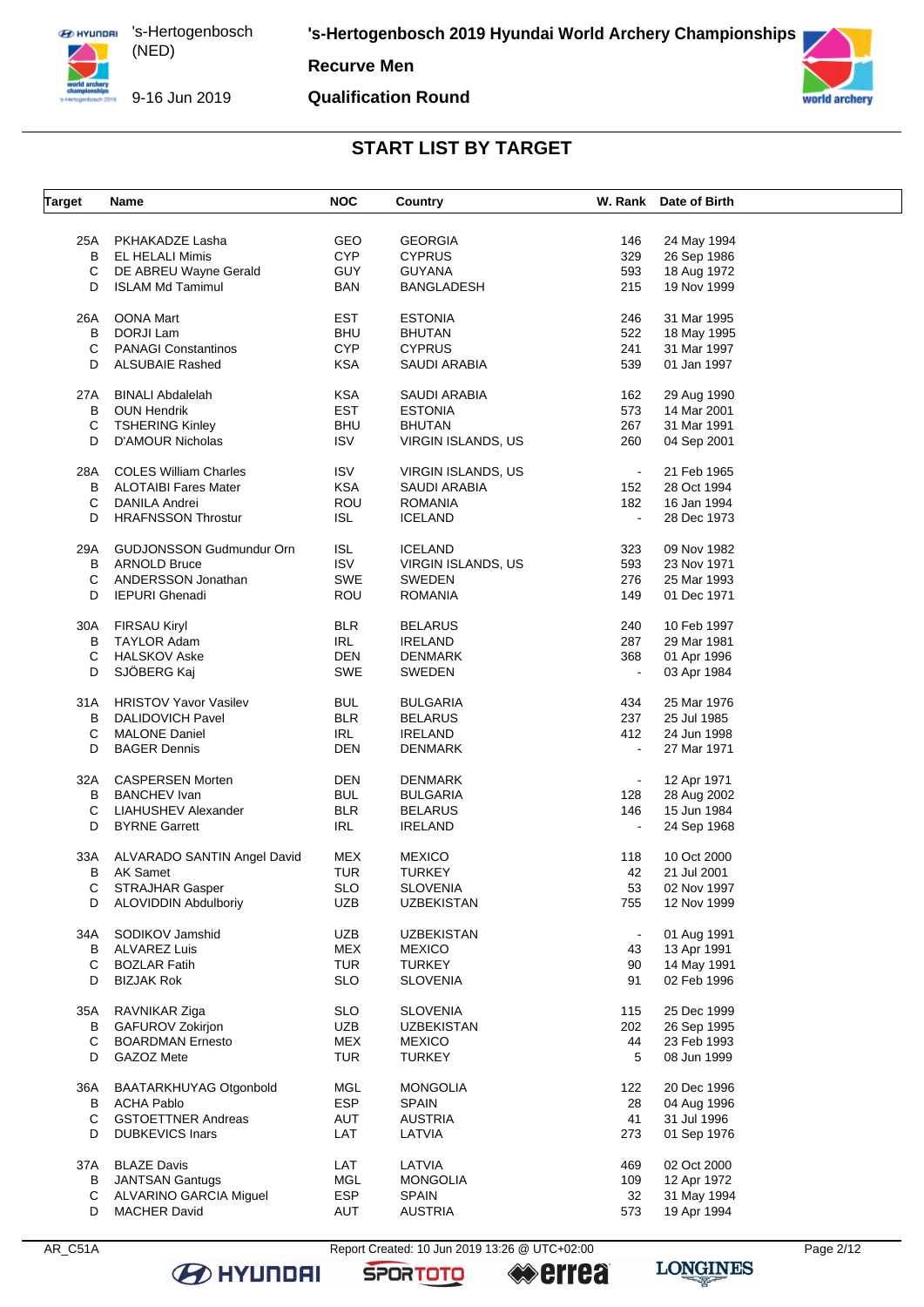

(NED) 

**Recurve Men**

#### **Qualification Round**



## **START LIST BY TARGET**

| <b>Target</b> | Name                                     | <b>NOC</b> | Country               |                | W. Rank Date of Birth |  |
|---------------|------------------------------------------|------------|-----------------------|----------------|-----------------------|--|
| 38A           | SCHWEIGHOFER Julian                      | AUT        | <b>AUSTRIA</b>        | 489            | 02 Apr 2001           |  |
| B             | <b>BRUZIS Janis</b>                      | LAT        | LATVIA                | 573            | 26 Nov 1982           |  |
| С             | BAASANKHUU Adiyasuren                    | MGL        | <b>MONGOLIA</b>       | 172            | 22 Jan 1995           |  |
| D             | <b>CASTRO Daniel</b>                     | <b>ESP</b> | <b>SPAIN</b>          | 62             | 19 Apr 1997           |  |
|               |                                          |            |                       |                |                       |  |
| 39A           | <b>HAZARUMYAN Gevorg</b>                 | ARM        | ARMENIA               | 395            | 17 Dec 1993           |  |
| В             | MUSSAYEV Sanzhar                         | KAZ        | KAZAKHSTAN            | 25             | 11 Apr 1996           |  |
| С             | <b>VIKSTROM Antti Olavi</b>              | <b>FIN</b> | <b>FINLAND</b>        | 64             | 15 Jan 1993           |  |
| D             | DE BACKER Kurt                           | <b>BEL</b> | <b>BELGIUM</b>        | 300            | 30 May 1977           |  |
| 40A           | <b>ADRIAENSEN Ben</b>                    | <b>BEL</b> | <b>BELGIUM</b>        | 74             | 15 May 1997           |  |
| В             | SHAHNAZARYAN Vasil                       | ARM        | <b>ARMENIA</b>        | 322            | 15 Nov 1992           |  |
| С             | ABDULLIN Ilfat                           | <b>KAZ</b> | <b>KAZAKHSTAN</b>     | 29             | 09 Jan 1998           |  |
|               |                                          |            |                       |                |                       |  |
| D             | PIIPPO Samuli                            | <b>FIN</b> | <b>FINLAND</b>        | 54             | 01 Jan 1980           |  |
| 41A           | <b>TEKONIEMI Antti</b>                   | <b>FIN</b> | <b>FINLAND</b>        | 143            | 27 Jun 1982           |  |
| В             | ROOS Senna                               | BEL        | <b>BELGIUM</b>        | 136            | 17 Jul 2002           |  |
| С             | MARTIROSYAN Hamlet                       | ARM        | <b>ARMENIA</b>        | 755            | 25 Aug 1995           |  |
| D             | <b>GANKIN Denis</b>                      | KAZ        | KAZAKHSTAN            | 38             | 13 Dec 1989           |  |
|               |                                          |            |                       |                |                       |  |
| 42A           | <b>NGAN Tung Chuen</b>                   | <b>HKG</b> | HONG KONG, CHINA      | 407            | 15 Dec 1984           |  |
| В             | <b>COSTA Marcelo</b>                     | <b>BRA</b> | <b>BRAZIL</b>         | 112            | 04 Feb 2000           |  |
| С             | <b>FABER Florian</b>                     | SUI        | SWITZERLAND           | 161            | 05 Oct 1997           |  |
| D             | <b>LOPEZ Jose Carlos</b>                 | <b>GUA</b> | <b>GUATEMALA</b>      | 300            | 30 Jul 1990           |  |
| 43A           | <b>FLOSSBACH Thomas</b>                  | <b>GUA</b> | <b>GUATEMALA</b>      | 73             | 26 Apr 1995           |  |
|               |                                          |            |                       |                |                       |  |
| В             | WAN Chun Kit                             | <b>HKG</b> | HONG KONG, CHINA      | 422            | 27 Oct 1995           |  |
| С             | OLIVEIRA Bernardo                        | <b>BRA</b> | <b>BRAZIL</b>         | 317            | 08 Jun 1993           |  |
| D             | KALAPURAYIL Rajan                        | SUI        | SWITZERLAND           | $\blacksquare$ | 17 Jul 1982           |  |
| 44A           | <b>RUFER Thomas</b>                      | SUI        | SWITZERLAND           | 195            | 01 Aug 1980           |  |
| В             | <b>CASTRO Diego</b>                      | <b>GUA</b> | <b>GUATEMALA</b>      | 97             | 28 Sep 1990           |  |
| C             | CHUI Chun Man                            | <b>HKG</b> | HONG KONG, CHINA      | 306            | 07 Jan 1990           |  |
| D             | D'ALMEIDA Marcus                         | <b>BRA</b> | <b>BRAZIL</b>         | 22             | 30 Jan 1998           |  |
|               |                                          |            |                       |                |                       |  |
| 45A           | <b>WISE Alexander</b>                    | GBR        | <b>GREAT BRITAIN</b>  | 155            | 17 Aug 2000           |  |
| В             | DENG Yu-Cheng                            | <b>TPE</b> | <b>CHINESE TAIPEI</b> | 69             | 25 Apr 1999           |  |
| С             | <b>IRDYNEEV</b> Erdem                    | <b>RUS</b> | <b>RUSSIA</b>         | 65             | 01 Jun 1998           |  |
| D             | <b>RIEGER Cedric</b>                     | GER        | <b>GERMANY</b>        | 95             | 29 May 1987           |  |
| 46A           | <b>WECKMUELLER Maximilian</b>            | <b>GER</b> | <b>GERMANY</b>        | 37             | 20 Jan 1995           |  |
| В             | <b>HUSTON Patrick</b>                    | <b>GBR</b> | <b>GREAT BRITAIN</b>  | 55             | 05 Jan 1996           |  |
|               |                                          |            |                       |                |                       |  |
| С<br>D        | WEI Chun-Heng<br><b>TSYNGUEV Beligto</b> | TPE        | <b>CHINESE TAIPEI</b> | 8              | 06 Jul 1994           |  |
|               |                                          | <b>RUS</b> | <b>RUSSIA</b>         | 351            | 27 May 1994           |  |
| 47A           | <b>MAKHNENKO Artem</b>                   | <b>RUS</b> | <b>RUSSIA</b>         | 17             | 02 Nov 1995           |  |
| В             | <b>KAHLLUND Florian</b>                  | <b>GER</b> | <b>GERMANY</b>        | 11             | 07 Jun 1993           |  |
| С             | <b>HALL Tom</b>                          | GBR        | <b>GREAT BRITAIN</b>  | 66             | 17 Sep 1990           |  |
| D             | <b>TANG Chih-Chun</b>                    | <b>TPE</b> | <b>CHINESE TAIPEI</b> | 26             | 16 Mar 2001           |  |
|               |                                          |            |                       |                |                       |  |
| 48A           | HURBAN JR. Vladimir                      | <b>SVK</b> | <b>SLOVAKIA</b>       | 271            | 14 Mar 1996           |  |
| В             | WEI Shaoxuan                             | <b>CHN</b> | PR CHINA              | 88             | 22 Nov 2000           |  |
| С             | <b>RUBAN Viktor</b>                      | UKR.       | <b>UKRAINE</b>        | 72             | 24 May 1981           |  |
| D             | <b>KURAYA Tomoaki</b>                    | JPN        | JAPAN                 | 74             | 25 Jan 1997           |  |
| 49A           | <b>MUTO Hiroki</b>                       | <b>JPN</b> | <b>JAPAN</b>          | 48             | 26 Jun 1997           |  |
| В             | <b>DUCHON Juraj</b>                      | <b>SVK</b> | <b>SLOVAKIA</b>       | 351            | 05 Mar 1995           |  |
|               |                                          |            |                       |                |                       |  |
| С             | FENG Hao                                 | <b>CHN</b> | PR CHINA              | 80             | 24 Feb 2001           |  |
| D             | <b>HAVELKO Yuriy</b>                     | <b>UKR</b> | <b>UKRAINE</b>        | 84             | 27 Aug 1988           |  |
| 50A           | <b>HUNBIN Oleksii</b>                    | UKR.       | <b>UKRAINE</b>        | 34             | 08 Nov 1992           |  |
| В             | <b>FURUKAWA Takaharu</b>                 | <b>JPN</b> | <b>JAPAN</b>          | 20             | 09 Aug 1984           |  |
| С             | <b>DUCHON Miroslav</b>                   | <b>SVK</b> | <b>SLOVAKIA</b>       | 489            | 04 Dec 1991           |  |
| D             | <b>DING Yiliang</b>                      | <b>CHN</b> | PR CHINA              | 59             | 07 Feb 1996           |  |
|               |                                          |            |                       |                |                       |  |

AR\_C51A Report Created: 10 Jun 2019 13:26 @ UTC+02:00 Page 3/12





**errea** 

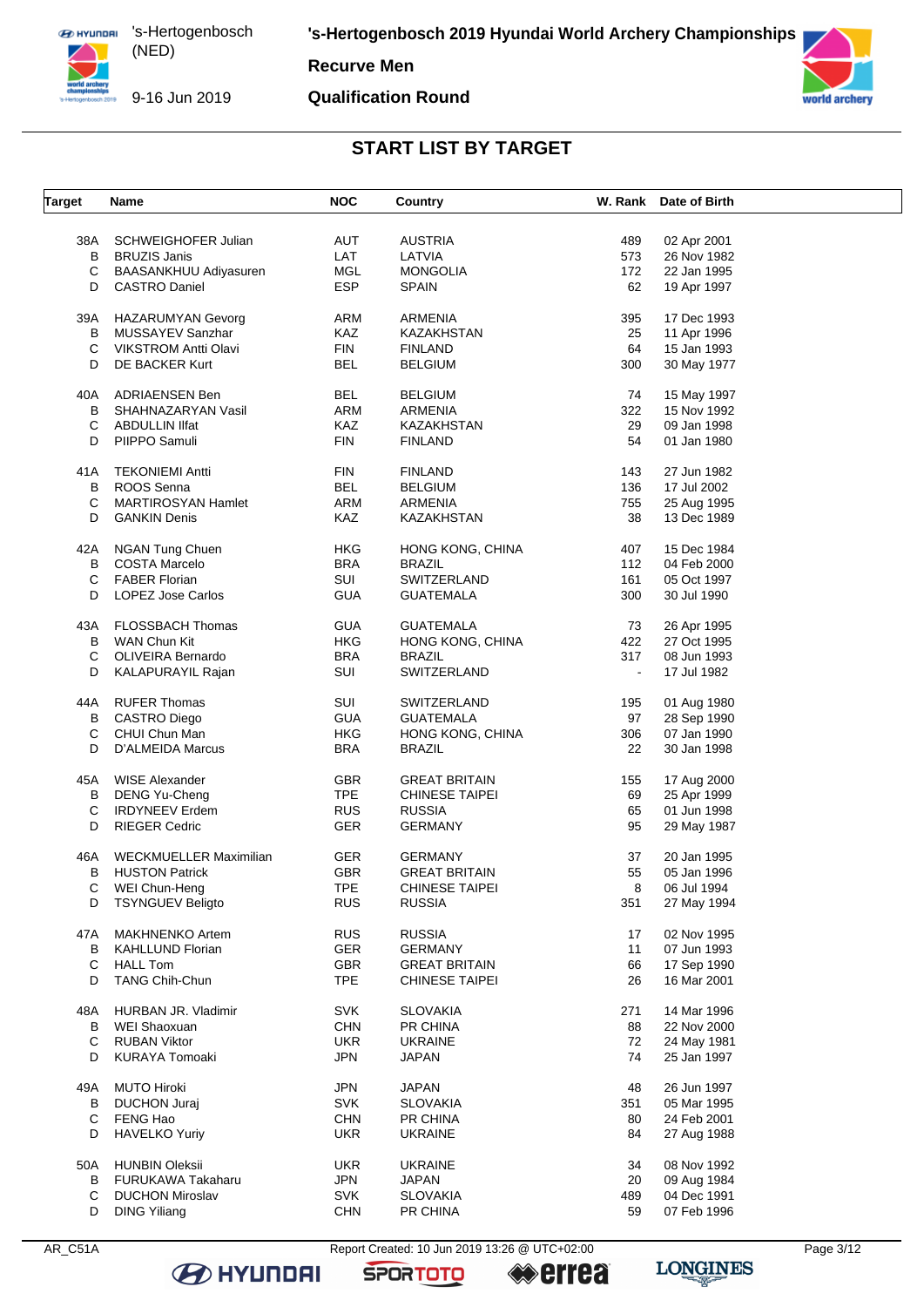

**Recurve Men**

9-16 Jun 2019

# **Qualification Round**





## **START LIST BY TARGET**

| <b>Target</b> | <b>Name</b>                                        | <b>NOC</b> | Country               |                              | W. Rank Date of Birth |  |
|---------------|----------------------------------------------------|------------|-----------------------|------------------------------|-----------------------|--|
|               |                                                    |            |                       |                              |                       |  |
| 51A           | PURNAMA Hendra                                     | INA        | <b>INDONESIA</b>      | $\blacksquare$               | 12 Jan 1997           |  |
| В             | <b>WIJLER Steve</b>                                | <b>NED</b> | <b>NETHERLANDS</b>    | $\overline{2}$               | 19 Sep 1996           |  |
| C             | DVORANI Edi                                        | KOS        | <b>KOSOVO</b>         | $\mathcal{L}_{\mathcal{A}}$  | 27 Dec 2001           |  |
| D             | STANWOOD Thomas                                    | <b>USA</b> | <b>USA</b>            | 163                          | 26 Oct 1978           |  |
|               | 52A ELLISON Brady                                  | <b>USA</b> | <b>USA</b>            | 3                            | 27 Oct 1988           |  |
| В             | AGATHA Riau Ega                                    | INA        | <b>INDONESIA</b>      | 50                           | 25 Nov 1991           |  |
| С             | VAN DEN BERG Sjef                                  | <b>NED</b> | <b>NETHERLANDS</b>    | $\overline{7}$               | 14 Apr 1995           |  |
| D             | <b>MALA Drenis</b>                                 | KOS        | <b>KOSOVO</b>         |                              | 21 Aug 1999           |  |
| 53A           | LUZHNICA Atdhe                                     | KOS        | <b>KOSOVO</b>         | 539                          | 22 Jan 1977           |  |
| В             | <b>WILLIAMS Jack</b>                               | <b>USA</b> | USA                   | 13                           | 22 Apr 2000           |  |
| С             | RAFI ADIPUTRO Ryan                                 | INA        | <b>INDONESIA</b>      | $\sim$                       | 12 Jan 2003           |  |
| D             | VAN DER VEN Rick                                   | <b>NED</b> | NETHERLANDS           | 22                           | 14 Apr 1991           |  |
|               |                                                    |            |                       |                              |                       |  |
| 54A           | <b>GALIAZZO Marco</b>                              | <b>ITA</b> | <b>ITALY</b>          | 33                           | 07 May 1983           |  |
| В             | <b>CHIRAULT Thomas</b>                             | <b>FRA</b> | <b>FRANCE</b>         | 10                           | 15 Sep 1997           |  |
| C             | <b>HAMOR Martin</b>                                | <b>CZE</b> | <b>CZECH REPUBLIC</b> | 259                          | 25 Sep 1965           |  |
| D             | VELIMIROVIC Jovica                                 | SRB        | <b>SERBIA</b>         | 363                          | 18 Jul 1973           |  |
| 55A           | STEFANOVIC Nikola                                  | SRB        | <b>SERBIA</b>         | 204                          | 18 Apr 1997           |  |
| В             | <b>NESPOLI Mauro</b>                               | <b>ITA</b> | <b>ITALY</b>          | 6                            | 22 Nov 1987           |  |
| С             | <b>PLIHON Pierre</b>                               | <b>FRA</b> | <b>FRANCE</b>         | 35                           | 29 Oct 1989           |  |
| D             | <b>EBERMANN Erik</b>                               | CZE        | <b>CZECH REPUBLIC</b> | 154                          | 25 Jan 1989           |  |
| 56A           | <b>TERMER Jaromir</b>                              | CZE        | <b>CZECH REPUBLIC</b> | 564                          | 27 Jun 1961           |  |
| В             | <b>BEATOVIC Aleksandar</b>                         | SRB        | <b>SERBIA</b>         | 214                          | 06 Nov 1995           |  |
| С             | PASQUALUCCI David                                  | <b>ITA</b> | <b>ITALY</b>          | 45                           | 27 Jun 1996           |  |
| D             | <b>VALLADONT Jean-Charles</b>                      | <b>FRA</b> | <b>FRANCE</b>         | 14                           | 20 Mar 1989           |  |
| 57A           | <b>DUENAS Crispin</b>                              | CAN        | CANADA                | 21                           | 05 Jan 1986           |  |
| В             | SHABANI Reza                                       | IRI        | IR IRAN               | 260                          | 15 Jul 2001           |  |
|               |                                                    | CHI        |                       |                              |                       |  |
| С             | <b>AGUILAR Andres</b>                              |            | CHILE                 | 70                           | 07 Dec 1996           |  |
| D             | <b>CARNEIRO Nuno</b>                               | <b>POR</b> | PORTUGAL              | $\blacksquare$               | 27 Jan 2001           |  |
| 58A           | MATOS Tiago                                        | <b>POR</b> | PORTUGAL              | 412                          | 07 Feb 2002           |  |
| В             | <b>MAXWELL Brian</b>                               | CAN        | CANADA                | 78                           | 13 Jan 1986           |  |
| C             | ASHRAFI Sadegh                                     | IRI        | IR IRAN               | 175                          | 19 Apr 1995           |  |
| D             | PAINEVIL NAVARRO Juan                              | CHI        | <b>CHILE</b>          | 334                          | 13 Mar 1999           |  |
| 59A           | SOTO Ricardo                                       | CHI        | <b>CHILE</b>          | 27                           | 20 Oct 1999           |  |
| В             | <b>GONCALVES Luis</b>                              | <b>POR</b> | <b>PORTUGAL</b>       | 201                          | 28 Aug 1993           |  |
| С             | <b>PETERS Eric</b>                                 | CAN        | CANADA                | 67                           | 30 May 1997           |  |
| D             | VAZIRI TEYMOORLOOEI Milad                          | IRI        | IR IRAN               | 341                          | 09 Jun 1988           |  |
|               |                                                    |            |                       |                              |                       |  |
| 60A           | DALPATADU Ravien                                   | <b>SRI</b> | <b>SRI LANKA</b>      | $\qquad \qquad \blacksquare$ | 23 Aug 2001           |  |
| В             | <b>LEE Woo Seok</b>                                | <b>KOR</b> | <b>KOREA</b>          | $\mathbf{1}$                 | 07 Aug 1997           |  |
| D             | <b>SOITHONG Aitthiwat</b>                          | <b>THA</b> | <b>THAILAND</b>       | 290                          | 13 Jul 2003           |  |
| 61A           | <b>THAMWONG Witthaya</b>                           | <b>THA</b> | <b>THAILAND</b>       | 86                           | 18 Sep 1987           |  |
| в             | <b>SAJEEV De Silva</b>                             | SRI        | <b>SRI LANKA</b>      | 191                          | 11 Dec 1991           |  |
| С             | <b>KIM Woojin</b>                                  | <b>KOR</b> | <b>KOREA</b>          | 4                            | 20 Jun 1992           |  |
| 62B           | <b>THEPNA Denchai</b>                              | <b>THA</b> | <b>THAILAND</b>       | 116                          | 28 Oct 1975           |  |
| С             | AHANGAMA VIDANALAGE Suneth Chandana Abeygunasekara | SRI        | <b>SRI LANKA</b>      | 386                          | 30 Jul 1979           |  |
| D             | LEE Seungyun                                       | <b>KOR</b> | <b>KOREA</b>          | 14                           | 18 Apr 1995           |  |
|               |                                                    |            |                       |                              |                       |  |

**B** HYUNDAI

**SPORTOTO** 

**errea**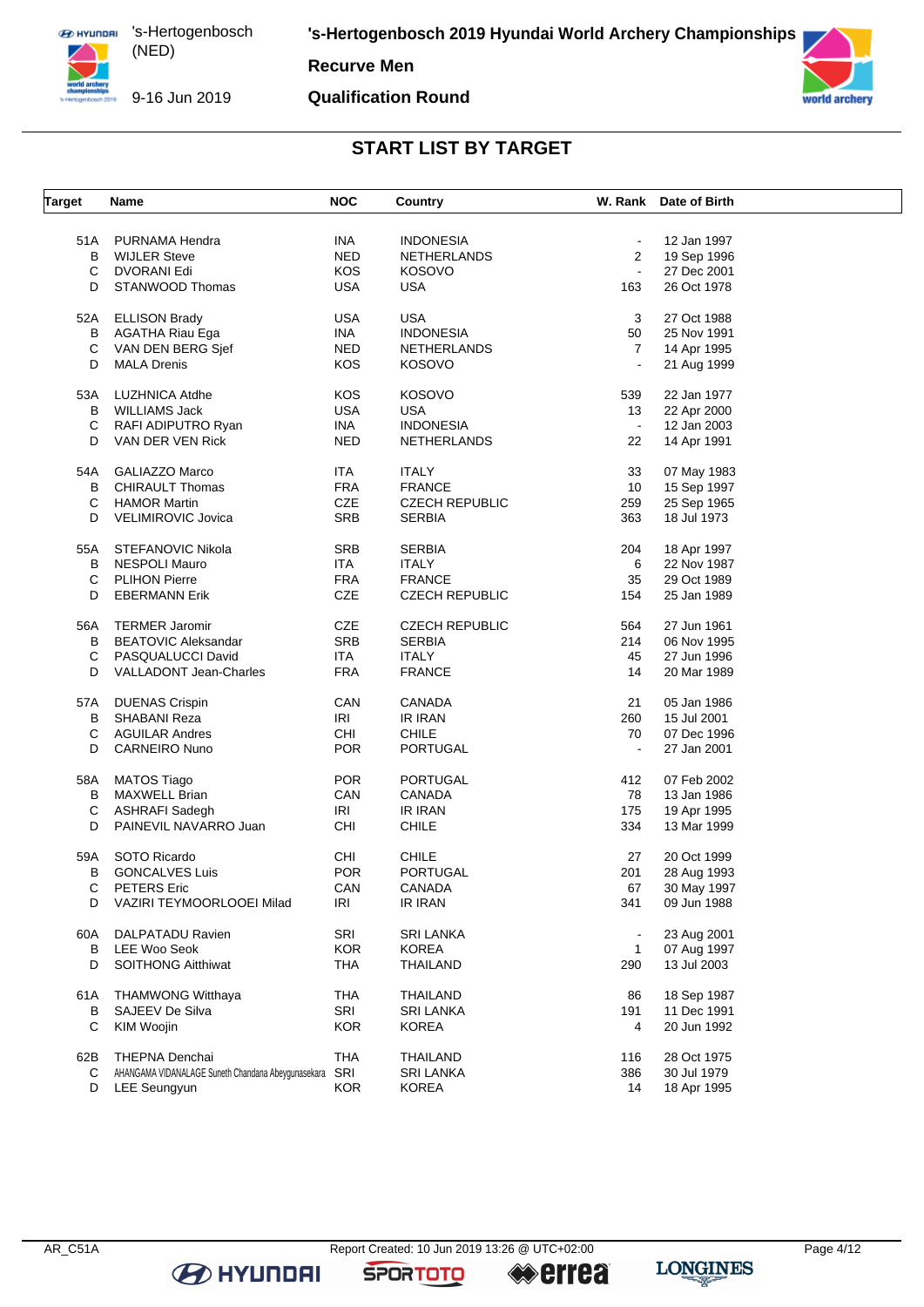**Recurve Women**

#### **Qualification Round**



## **START LIST BY TARGET**

| <b>Target</b> | Name                               | <b>NOC</b> | <b>Country</b>      |     | W. Rank Date of Birth |  |
|---------------|------------------------------------|------------|---------------------|-----|-----------------------|--|
|               |                                    |            |                     |     |                       |  |
| 13A           | <b>SHOJAMEHR Shiva</b>             | IRI        | <b>IR IRAN</b>      | 140 | 05 May 1999           |  |
| B             | <b>UMER Ana</b>                    | <b>SLO</b> | <b>SLOVENIA</b>     | 76  | 11 Dec 1990           |  |
| С             | <b>CANALES Elia</b>                | <b>ESP</b> | <b>SPAIN</b>        | 49  | 25 Jun 2001           |  |
| D             | <b>MOUSIKOU Elena</b>              | <b>CYP</b> | <b>CYPRUS</b>       | 293 | 07 Nov 1988           |  |
| 14A           | <b>MARIN Alicia</b>                | <b>ESP</b> | <b>SPAIN</b>        | 16  | 17 Apr 1997           |  |
| в             | <b>NEMATI Zahra</b>                | IRI        | <b>IR IRAN</b>      | 77  | 30 Apr 1985           |  |
| С             | KOUROUNA Mikaella                  | <b>CYP</b> | <b>CYPRUS</b>       | 411 | 20 Apr 1994           |  |
| 15A           | <b>KALLENOU Anna</b>               | <b>CYP</b> | <b>CYPRUS</b>       | 336 | 30 May 1965           |  |
| В             | <b>GALISTEO Monica</b>             | <b>ESP</b> | <b>SPAIN</b>        | 33  | 22 Dec 1999           |  |
| С             | <b>ALIPOOR Niloofar</b>            | IRI        | IR IRAN             | 146 |                       |  |
| D             | <b>LILIENTHAL Triinu</b>           | <b>EST</b> | <b>ESTONIA</b>      | 209 | 14 Nov 2000           |  |
|               |                                    |            |                     |     | 10 Aug 2000           |  |
| 16A           | PARNAT Reena                       | <b>EST</b> | <b>ESTONIA</b>      | 105 | 01 Dec 1993           |  |
| в             | KAZLOUSKAYA Karyna                 | <b>BLR</b> | <b>BELARUS</b>      | 37  | 18 Jul 2000           |  |
| С             | <b>BASSI</b> Isabella              | CHI        | <b>CHILE</b>        | 115 | 19 Mar 2002           |  |
| D             | <b>HOURTOU Marlyse</b>             | CHA        | CHAD                | 511 | 29 Jul 1996           |  |
| 17A           | <b>KOVACIC Tihana</b>              | CRO        | <b>CROATIA</b>      | 74  | 12 Nov 2002           |  |
| в             | <b>NURMSALU Laura</b>              | <b>EST</b> | <b>ESTONIA</b>      | 81  | 01 Jun 1994           |  |
| С             | <b>DAXBOCK Astrid</b>              | <b>ISL</b> | <b>ICELAND</b>      | 234 | 30 Jul 1980           |  |
| D             | DZIOMINSKAYA Karyna                | <b>BLR</b> | <b>BELARUS</b>      | 29  | 25 Aug 1994           |  |
|               |                                    |            |                     |     |                       |  |
| 18B           | <b>MIRCA Alexandra</b>             | <b>MDA</b> | <b>MOLDOVA</b>      | 72  | 11 Oct 1993           |  |
| C             | MARUSAVA Hanna                     | <b>BLR</b> | <b>BELARUS</b>      | 89  | 08 Jan 1978           |  |
| D             | <b>BARBELIN Lisa</b>               | <b>FRA</b> | <b>FRANCE</b>       | 97  | 10 Apr 2000           |  |
| 19A           | <b>GAUBIL Melanie</b>              | <b>FRA</b> | <b>FRANCE</b>       | 11  | 04 Oct 1997           |  |
| В             | <b>RIDDERSTROM Line</b>            | <b>NOR</b> | <b>NORWAY</b>       | 305 | 23 Mar 1994           |  |
| С             | <b>DEMA Sonam</b>                  | <b>BHU</b> | <b>BHUTAN</b>       | 215 | 11 Sep 1996           |  |
| D             | PELLECER Cinthya                   | <b>GUA</b> | <b>GUATEMALA</b>    | 149 | 24 Nov 1999           |  |
| 20A           | <b>ANDREOLI Tatiana</b>            | <b>ITA</b> | <b>ITALY</b>        | 36  | 01 Jan 1999           |  |
| В             | <b>ADICEOM Audrey</b>              | <b>FRA</b> | <b>FRANCE</b>       | 23  | 14 Oct 1996           |  |
| С             | FEVANG MARZOUK Laila               | <b>NOR</b> | <b>NORWAY</b>       | 359 | 26 Oct 1993           |  |
| D             | <b>KUSHNIRUK Olena</b>             | <b>BEL</b> |                     | 111 |                       |  |
|               |                                    |            | <b>BELGIUM</b>      |     | 29 Mar 1988           |  |
| 21A           | VALENCIA Alejandra                 | MEX        | <b>MEXICO</b>       | 12  | 17 Oct 1994           |  |
| в             | <b>LANDI Vanessa</b>               | <b>ITA</b> | <b>ITALY</b>        | 28  | 12 Sep 1997           |  |
| С             | <b>RAY Beauty</b>                  | <b>BAN</b> | <b>BANGLADESH</b>   | 210 | 04 Mar 1992           |  |
| D             | <b>HILLESTAD Katrine</b>           | <b>NOR</b> | <b>NORWAY</b>       | 518 | 21 Feb 2000           |  |
| 22A           | CHAI Xin Yu Keller                 | SGP        | <b>SINGAPORE</b>    | 373 | 15 May 1997           |  |
| в             | <b>ROMAN Aida</b>                  | <b>MEX</b> | <b>MEXICO</b>       | 40  | 21 May 1988           |  |
| С             | <b>BOARI Lucilla</b>               | <b>ITA</b> | <b>ITALY</b>        | 45  | 24 Mar 1997           |  |
| D             | DEINEKO Iliana                     | SUI        | SWITZERLAND         | 297 | 15 Feb 1995           |  |
|               |                                    |            |                     |     |                       |  |
| 23A           | MICKELBERRY Erin                   | <b>USA</b> | <b>USA</b>          | 64  | 05 Apr 1986           |  |
| В             | <b>KENDAL-BROWN Amanda Jessica</b> | <b>TTO</b> | TRINIDAD AND TOBAGO | 218 | 31 Oct 1989           |  |
| С             | AVITIA Mariana                     | MEX        | <b>MEXICO</b>       | 60  | 18 Sep 1993           |  |
| D             | <b>ABERNATHY Anne</b>              | <b>ISV</b> | VIRGIN ISLANDS, US  | 163 | 12 Apr 1953           |  |
| 24A           | LONGOVA Alexandra                  | SVK        | <b>SLOVAKIA</b>     | 26  | 07 Feb 1994           |  |
| В             | <b>LORIG Khatuna</b>               | <b>USA</b> | <b>USA</b>          | 55  | 01 Jan 1974           |  |
| С             | PAVLOVA Anastasia                  | <b>UKR</b> | <b>UKRAINE</b>      | 25  | 09 Feb 1995           |  |
| D             | <b>MIKLOS Beatrice</b>             | <b>ROU</b> | <b>ROMANIA</b>      | 169 | 11 Jun 2003           |  |
|               |                                    |            |                     |     |                       |  |
| 25A           | <b>AMAISTROAIE Madalina</b>        | <b>ROU</b> | <b>ROMANIA</b>      | 180 | 09 Dec 2002           |  |
| В             | LAM Shuk Ching Ada                 | HKG        | HONG KONG, CHINA    | 218 | 14 Jul 1972           |  |
| С             | <b>KAUFHOLD Casey</b>              | <b>USA</b> | <b>USA</b>          | 139 | 06 Mar 2004           |  |
| D             | MARCHENKO Veronika                 | <b>UKR</b> | <b>UKRAINE</b>      | 44  | 03 Apr 1993           |  |

**B** HYUNDAI

AR\_C51A Report Created: 10 Jun 2019 13:26 @ UTC+02:00 Page 5/12

**SPORTOTO** 

**errea**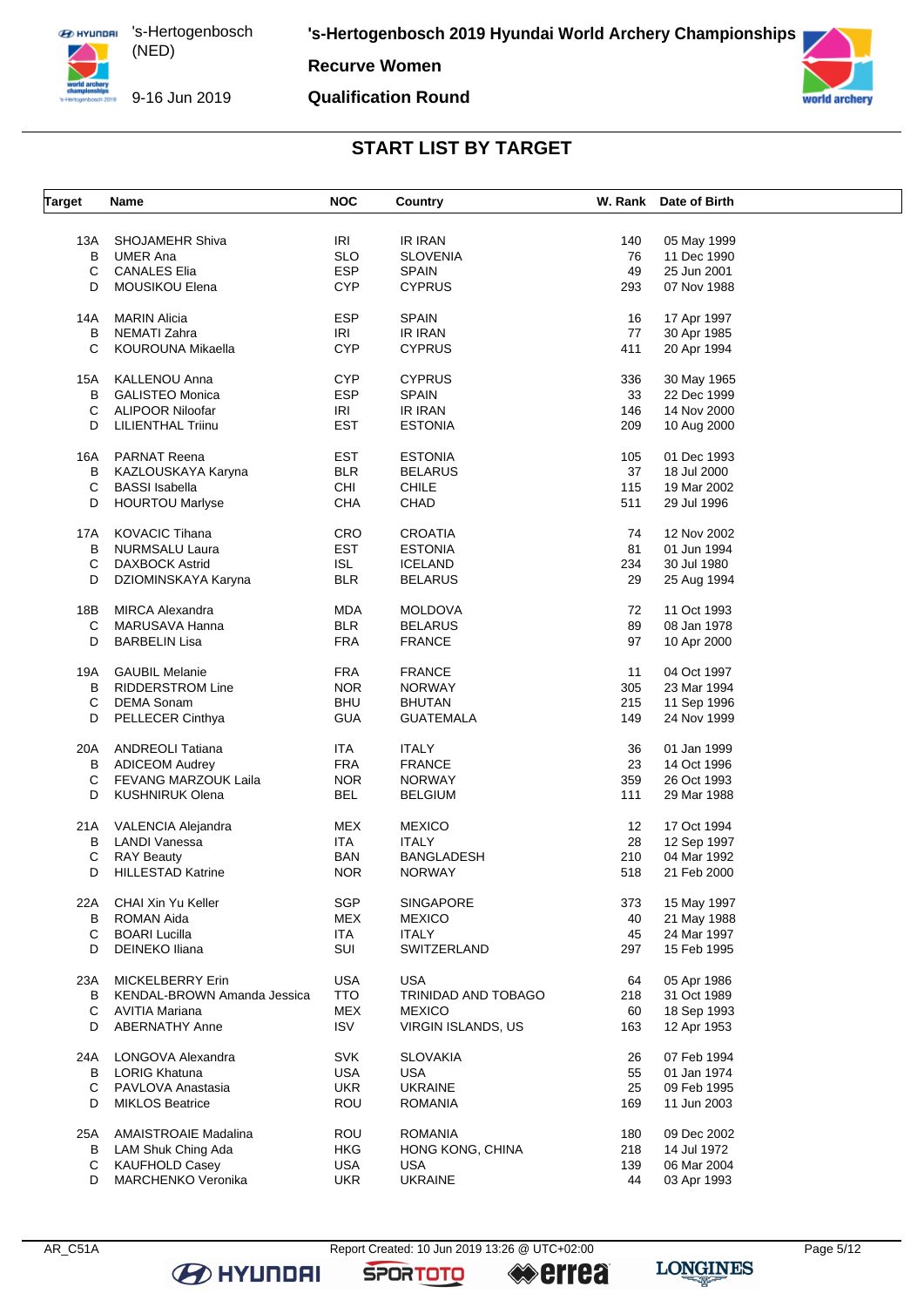**ED HYUNDRI** 's-Hertogenbosch (NED) 9-16 Jun 2019

**Recurve Women** 

#### **Qualification Round**



## **START LIST BY TARGET**

| <b>Target</b> | Name                          | <b>NOC</b> | Country               |                | W. Rank Date of Birth |  |
|---------------|-------------------------------|------------|-----------------------|----------------|-----------------------|--|
|               |                               |            |                       |                |                       |  |
| 26A           | SICHENIKOVA Lidiia            | UKR.       | <b>UKRAINE</b>        | 144            | 03 Feb 1993           |  |
| в             | <b>CHENIER Virginie</b>       | CAN        | <b>CANADA</b>         | 105            | 12 Sep 1994           |  |
| C             | CHENG Ching Yi                | <b>HKG</b> | HONG KONG, CHINA      | 527            | 22 Aug 1982           |  |
| D             | <b>GRAPOVA Klara</b>          | CZE        | <b>CZECH REPUBLIC</b> | 343            | 12 May 2000           |  |
|               |                               |            |                       |                |                       |  |
| 27A           | <b>HORACKOVA Marie</b>        | <b>CZE</b> | <b>CZECH REPUBLIC</b> | 111            | 24 Dec 1997           |  |
| В             | CHANG Hye Jin                 | <b>KOR</b> | <b>KOREA</b>          | 4              | 13 May 1987           |  |
| C             | <b>EDWARDS Tania</b>          | CAN        | <b>CANADA</b>         | 226            | 22 Nov 1971           |  |
| D             | WU Sze Yan                    | <b>HKG</b> | HONG KONG, CHINA      | 197            | 14 Mar 1995           |  |
| 28A           | HAYWOOD Sarah                 | <b>AUS</b> | <b>AUSTRALIA</b>      | 243            | 31 May 1998           |  |
| В             | PSARRA Evangelia              | GRE        | <b>GREECE</b>         | 203            | 17 Jun 1974           |  |
| C             | <b>KANG Chae Young</b>        | <b>KOR</b> | <b>KOREA</b>          | $\mathbf{1}$   | 08 Jun 1996           |  |
| D             |                               |            |                       |                |                       |  |
|               | STEPANOVA Inna                | <b>RUS</b> | <b>RUSSIA</b>         | 35             | 17 Apr 1990           |  |
| 29A           | OSIPOVA Elena                 | <b>RUS</b> | <b>RUSSIA</b>         | 46             | 22 May 1993           |  |
| в             | <b>MAXWORTHY Belinda</b>      | AUS        | <b>AUSTRALIA</b>      | 268            | 03 Mar 1998           |  |
| C             | <b>GKORILA Anatoli Martha</b> | GRE        | <b>GREECE</b>         | 185            | 20 Jun 1995           |  |
| D             | <b>CHOI Misun</b>             | <b>KOR</b> | <b>KOREA</b>          | 21             | 01 Jul 1996           |  |
|               |                               |            |                       |                |                       |  |
| 30A           | <b>FARASIEWICZ Karolina</b>   | <b>POL</b> | <b>POLAND</b>         | 127            | 27 Sep 1996           |  |
| B             | PEROVA Ksenia                 | <b>RUS</b> | <b>RUSSIA</b>         | 3              | 08 Feb 1989           |  |
| C             | <b>BRIDGER Deonne</b>         | AUS        | <b>AUSTRALIA</b>      | 435            | 15 May 1972           |  |
| D             | <b>FULLER Sarah</b>           | <b>NZL</b> | NEW ZEALAND           | 364            | 04 Jul 1980           |  |
| 31 A          | <b>HODGSON Olivia</b>         | NZL        | <b>NEW ZEALAND</b>    | 178            | 23 Feb 1994           |  |
| В             | <b>LESNIAK Natalia</b>        | <b>POL</b> | <b>POLAND</b>         | 125            | 10 Jul 1991           |  |
|               |                               |            |                       | 94             |                       |  |
| С             | <b>KUOPPA Taru</b>            | <b>FIN</b> | <b>FINLAND</b>        |                | 14 Nov 1983           |  |
| D             | <b>CHOIRUNISA Diananda</b>    | INA        | <b>INDONESIA</b>      | 63             | 16 Mar 1997           |  |
| 32A           | LESTARI Linda                 | <b>INA</b> | <b>INDONESIA</b>      | 129            | 08 Apr 1994           |  |
| В             | <b>SLOAN Olivia</b>           | <b>NZL</b> | <b>NEW ZEALAND</b>    | 561            | 02 Apr 2002           |  |
| C             | ZYZANSKA Sylwia               | POL        | <b>POLAND</b>         | 99             | 27 Jul 1997           |  |
| D             | <b>BOTTINELLI Gajane</b>      | FIN        | <b>FINLAND</b>        | 299            | 20 May 1982           |  |
|               |                               |            |                       |                |                       |  |
| 33A           | <b>TUKIAINEN lida</b>         | <b>FIN</b> | <b>FINLAND</b>        | 343            | 07 Sep 1994           |  |
| В             | <b>KUSUMAWARDANI Titik</b>    | INA.       | <b>INDONESIA</b>      | 615            | 20 Sep 1993           |  |
| С             | ANAGOZ Yasemin                | <b>TUR</b> | <b>TURKEY</b>         | 10             | 14 Oct 1998           |  |
| D             | FOLKARD Naomi                 | <b>GBR</b> | <b>GREAT BRITAIN</b>  | 52             | 18 Sep 1983           |  |
| 34A           | <b>BETTLES</b> Sarah          | <b>GBR</b> | <b>GREAT BRITAIN</b>  | 71             | 16 Oct 1992           |  |
| В             | DO THI ANH Nguyet             | VIE        | <b>VIETNAM</b>        | $\blacksquare$ | 15 Jan 2001           |  |
|               |                               |            |                       |                |                       |  |
| C             | PHUTDEE Waraporn              | THA        | THAILAND              | 172            | 16 Mar 1992           |  |
| D             | <b>AKTUNA Aybuke</b>          | <b>TUR</b> | <b>TURKEY</b>         | 83             | 18 Mar 1994           |  |
| 35A           | <b>COSKUN Gulnaz</b>          | <b>TUR</b> | <b>TURKEY</b>         | 38             | 25 Aug 1999           |  |
| В             | PITMAN Bryony                 | <b>GBR</b> | <b>GREAT BRITAIN</b>  | 39             | 13 Mar 1997           |  |
| C             | <b>NGUYEN Thi Phuong</b>      | VIE        | <b>VIETNAM</b>        | 151            | 18 Feb 1999           |  |
| D             | KHUNHIRANCHAIYO Narisara      | <b>THA</b> | <b>THAILAND</b>       | 295            | 09 Jun 1981           |  |
|               |                               |            |                       |                |                       |  |
| 36A           | <b>INKHAM Nattapat</b>        | <b>THA</b> | <b>THAILAND</b>       | 269            | 13 Sep 2004           |  |
| в             | ALTANGEREL Enkhtuya           | <b>MGL</b> | <b>MONGOLIA</b>       | 103            | 10 Dec 1987           |  |
| $\mathsf C$   | SONODA Waka                   | <b>JPN</b> | <b>JAPAN</b>          | 87             | 23 Apr 2002           |  |
| D             | LOC Thi Dao                   | VIE        | VIETNAM               | 86             | 08 Jul 1993           |  |
|               |                               |            |                       |                |                       |  |
| 37A           | <b>GHAPAR Nur Aliya</b>       | MAS        | <b>MALAYSIA</b>       | 70             | 18 Oct 1996           |  |
| в             | <b>TIMINSKIENE Inga</b>       | LTU        | LITHUANIA             | 503            | 29 Oct 1988           |  |
| C             | <b>BISHINDEE Urantungalag</b> | MGL        | <b>MONGOLIA</b>       | 56             | 24 Feb 1977           |  |
| D             | SUGIMOTO Tomomi               | <b>JPN</b> | <b>JAPAN</b>          | 8              | 09 Nov 1994           |  |
| 38A           | <b>KUBARA Chinatsu</b>        | <b>JPN</b> | <b>JAPAN</b>          | 129            | 27 Jul 1994           |  |
| В             | ABDUL HALIL Nur Afisa         | MAS        | <b>MALAYSIA</b>       | 62             | 30 Sep 1998           |  |
| С             | <b>ABRAMAITYTE Kristina</b>   | LTU        | LITHUANIA             | 343            | 03 Oct 2000           |  |
|               |                               |            |                       |                |                       |  |
| D             | GANBOLD Uyanga                | <b>MGL</b> | <b>MONGOLIA</b>       | 363            | 11 Jun 2000           |  |

**B** HYUNDAI

Report Created: 10 Jun 2019 13:26 @ UTC+02:00

**SPORTOTO** 

**errea** 

Page 6/12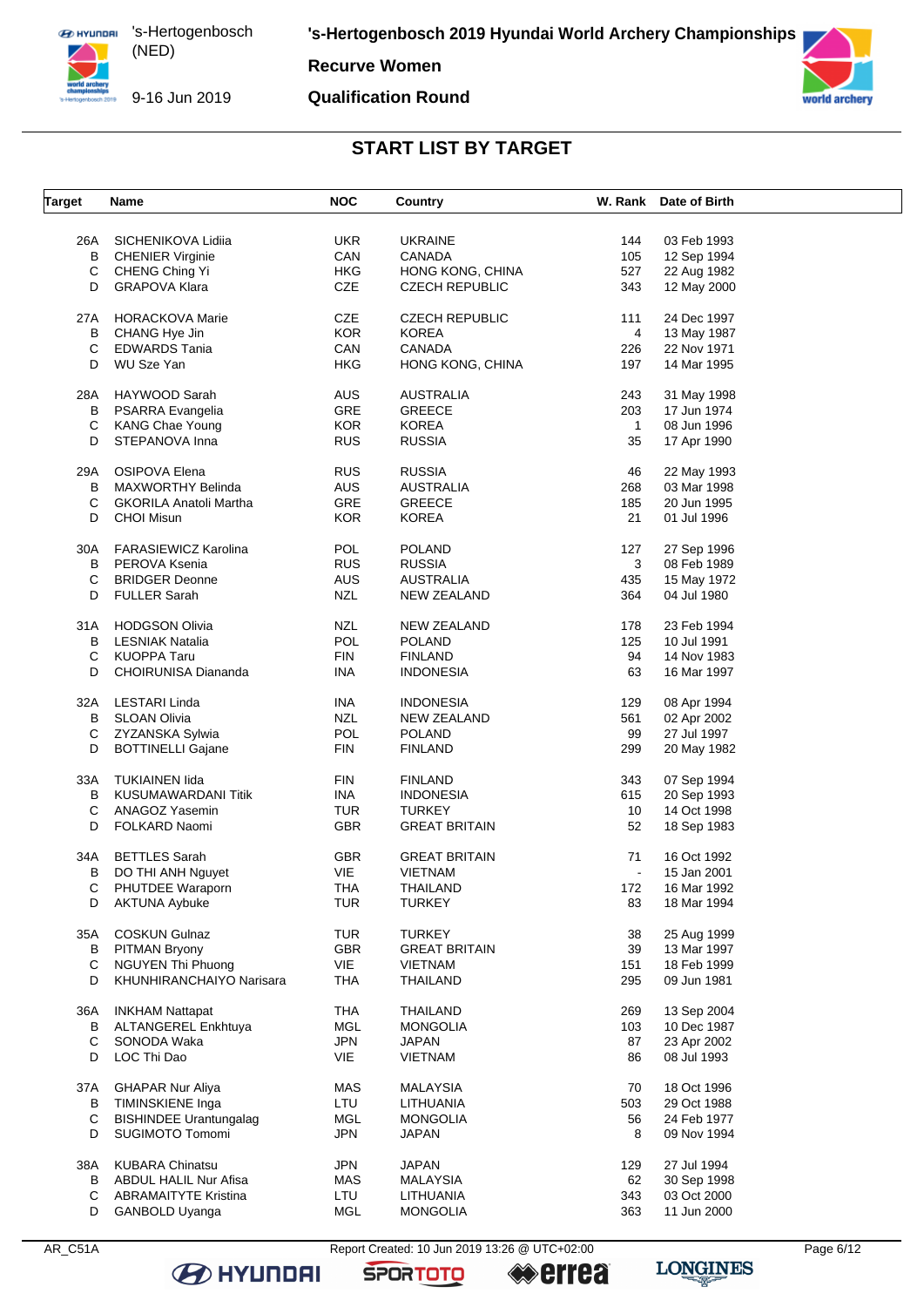

9-16 Jun 2019

**'s-Hertogenbosch 2019 Hyundai World Archery Championships**

**Recurve Women**

#### **Qualification Round**



## **START LIST BY TARGET**

| <b>Target</b> | Name                                | <b>NOC</b> | Country               |                | W. Rank Date of Birth |  |
|---------------|-------------------------------------|------------|-----------------------|----------------|-----------------------|--|
|               |                                     |            |                       |                |                       |  |
| 39A           | NARIMANIDZE Khatuna                 | <b>GEO</b> | <b>GEORGIA</b>        | 34             | 02 Feb 1974           |  |
| B             | <b>VISSER Sietske</b>               | <b>NED</b> | NETHERLANDS           | 262            | 31 May 1992           |  |
| С             | <b>LOKE Shin Hui</b>                | <b>MAS</b> | <b>MALAYSIA</b>       | 173            | 16 Jan 1997           |  |
| D             | RAMANAUSKAITE Paulina               | LTU        | LITHUANIA             | 503            | 07 Aug 1999           |  |
| 40A           | SOLDATENKO Anastasiya               | <b>UZB</b> | <b>UZBEKISTAN</b>     | 518            | 17 Jun 2001           |  |
| B             | ARJEVANIDZE Ira                     | GEO        | <b>GEORGIA</b>        | 343            | 16 Jul 1998           |  |
| С             | <b>BAYARDO Gabriela</b>             | <b>NED</b> | NETHERLANDS           | 18             | 18 Feb 1994           |  |
| D             |                                     |            |                       |                |                       |  |
|               | AN Qixuan                           | <b>CHN</b> | PR CHINA              | 17             | 03 Dec 2000           |  |
| 41 A          | <b>MENG Fanxu</b>                   | <b>CHN</b> | PR CHINA              | 43             | 28 Jul 1997           |  |
| В             | ABDUSATTOROVA Ziyodakhon            | <b>UZB</b> | <b>UZBEKISTAN</b>     | 262            | 17 Apr 2001           |  |
| С             | PHUTKARADZE Tsiko                   | GEO        | <b>GEORGIA</b>        | 111            | 01 Jun 1996           |  |
| D             | <b>LAAN Sarina</b>                  | <b>NED</b> | NETHERLANDS           | $\blacksquare$ | 13 Mar 1994           |  |
| 42A           | JAGER Maja                          | <b>DEN</b> | DENMARK               | 14             | 22 Dec 1991           |  |
| В             | ZHENG Yichai                        | <b>CHN</b> | PR CHINA              | 5              | 01 Feb 1998           |  |
| C             | NURMANOVA Munira                    | <b>UZB</b> | <b>UZBEKISTAN</b>     | 384            | 25 May 1987           |  |
|               |                                     |            |                       |                |                       |  |
| D             | <b>JANGNAS Erika</b>                | SWE        | SWEDEN                | 197            | 28 Sep 1992           |  |
| 43A           | <b>KATTSTROM Elin</b>               | SWE        | <b>SWEDEN</b>         | 262            | 28 Jan 1984           |  |
| В             | <b>LAURSEN Anne Marie</b>           | DEN        | DENMARK               | 180            | 11 Feb 1993           |  |
| С             | <b>HONGITAN Kareel Meer</b>         | PHI        | PHILIPPINES           | 193            | 21 May 1997           |  |
| D             | <b>DUNNE Ciara</b>                  | IRL        | <b>IRELAND</b>        | 336            | 17 Oct 1987           |  |
|               |                                     |            |                       |                |                       |  |
| 44A           | <b>MOONEY Roisin</b>                | <b>IRL</b> | <b>IRELAND</b>        | 343            | 31 Oct 1997           |  |
| B             | <b>BJERENDAL Christine</b>          | SWE        | SWEDEN                | 148            | 03 Feb 1987           |  |
| С             | <b>DEGN Randi</b>                   | <b>DEN</b> | DENMARK               | 75             | 29 Jun 1989           |  |
| D             | <b>TAGLE Nicole Marie</b>           | PHI        | PHILIPPINES           | 102            | 10 Oct 2001           |  |
| 45A           | <b>BIDAURE Pia Elizabeth Angela</b> | PHI        | PHILIPPINES           | 186            | 06 Oct 1998           |  |
| В             | <b>MOLONEY Sarah</b>                | IRL        | <b>IRELAND</b>        | 276            | 12 Aug 1991           |  |
| С             | <b>STRAKA Elisabeth</b>             | <b>AUT</b> | <b>AUSTRIA</b>        | 96             | 29 Aug 1999           |  |
| D             | <b>KUMARI Deepika</b>               | <b>IND</b> | <b>INDIA</b>          | 9              | 13 Jun 1994           |  |
|               |                                     |            |                       |                |                       |  |
| 46A           | LAISHRAM Bombayla Devi              | <b>IND</b> | INDIA                 | 50             | 22 Feb 1985           |  |
| В             | RAMAZANOVA Yaylagul                 | AZE        | AZERBAIJAN            | 208            | 18 Jan 1990           |  |
| C             | <b>ACOSTA GIRALDO Valentina</b>     | COL        | <b>COLOMBIA</b>       | 218            | 20 Apr 2000           |  |
| D             | <b>RIESS Nina</b>                   | AUT        | <b>AUSTRIA</b>        | 121            | 15 Feb 1971           |  |
| 47A           | <b>WOELL Martina</b>                | AUT        | <b>AUSTRIA</b>        | 201            | 02 Mar 1994           |  |
|               |                                     |            |                       |                |                       |  |
| В             | <b>BARI Komalika</b>                | <b>IND</b> | INDIA                 | 189            | 05 Feb 2002           |  |
| С             | <b>GASIMOVA Ozay</b>                | AZE        | AZERBAIJAN            | 179            | 02 May 2000           |  |
| D             | SEPULVEDA Maira                     | COL        | <b>COLOMBIA</b>       | 91             | 20 Sep 1995           |  |
| 48A           | RENDON Ana Maria                    | <b>COL</b> | <b>COLOMBIA</b>       | 30             | 10 Mar 1986           |  |
| C             | <b>IGIBAYEVA Gaukhar</b>            | KAZ        | KAZAKHSTAN            | 350            | 07 Aug 2001           |  |
| D             | SIMONOVA Svetlana                   | AZE        | AZERBAIJAN            | 247            | 02 Feb 1987           |  |
| 49A           |                                     | <b>TPE</b> | <b>CHINESE TAIPEI</b> | 22             | 17 Apr 1990           |  |
|               | LEI Chien-Ying                      |            |                       |                |                       |  |
| B             | MACHADO Ana                         | <b>BRA</b> | BRAZIL                | 121            | 21 Jul 1999           |  |
| С             | <b>UNRUH Lisa</b>                   | GER        | <b>GERMANY</b>        | $\overline{7}$ | 12 Apr 1988           |  |
| D             | <b>ILYASSOVA Alina</b>              | KAZ        | KAZAKHSTAN            | 114            | 23 Apr 2001           |  |
| 50A           | ASKAROVA Karakoz                    | KAZ        | KAZAKHSTAN            | 193            | 05 Dec 1996           |  |
| В             | PENG Chia-Mao                       | <b>TPE</b> | CHINESE TAIPEI        | 58             | 26 Sep 1996           |  |
| С             | DOS SANTOS Ane Marcelle             | <b>BRA</b> | BRAZIL                | 69             | 12 Jan 1994           |  |
| D             | <b>RICHTER Elena</b>                | <b>GER</b> | <b>GERMANY</b>        | 24             | 03 Jul 1989           |  |
|               |                                     |            |                       |                |                       |  |
| 51A           | <b>KROPPEN Michelle</b>             | <b>GER</b> | <b>GERMANY</b>        | 13             | 19 Apr 1996           |  |
| C             | TAN Ya-Ting                         | <b>TPE</b> | <b>CHINESE TAIPEI</b> | $\overline{2}$ | 07 Nov 1993           |  |
| D             | PAULINO DOS SANTOS Graziela         | <b>BRA</b> | BRAZIL                | 121            | 05 Sep 1995           |  |

**B** HYUNDAI

**SPORTOTO** 

**errea** 

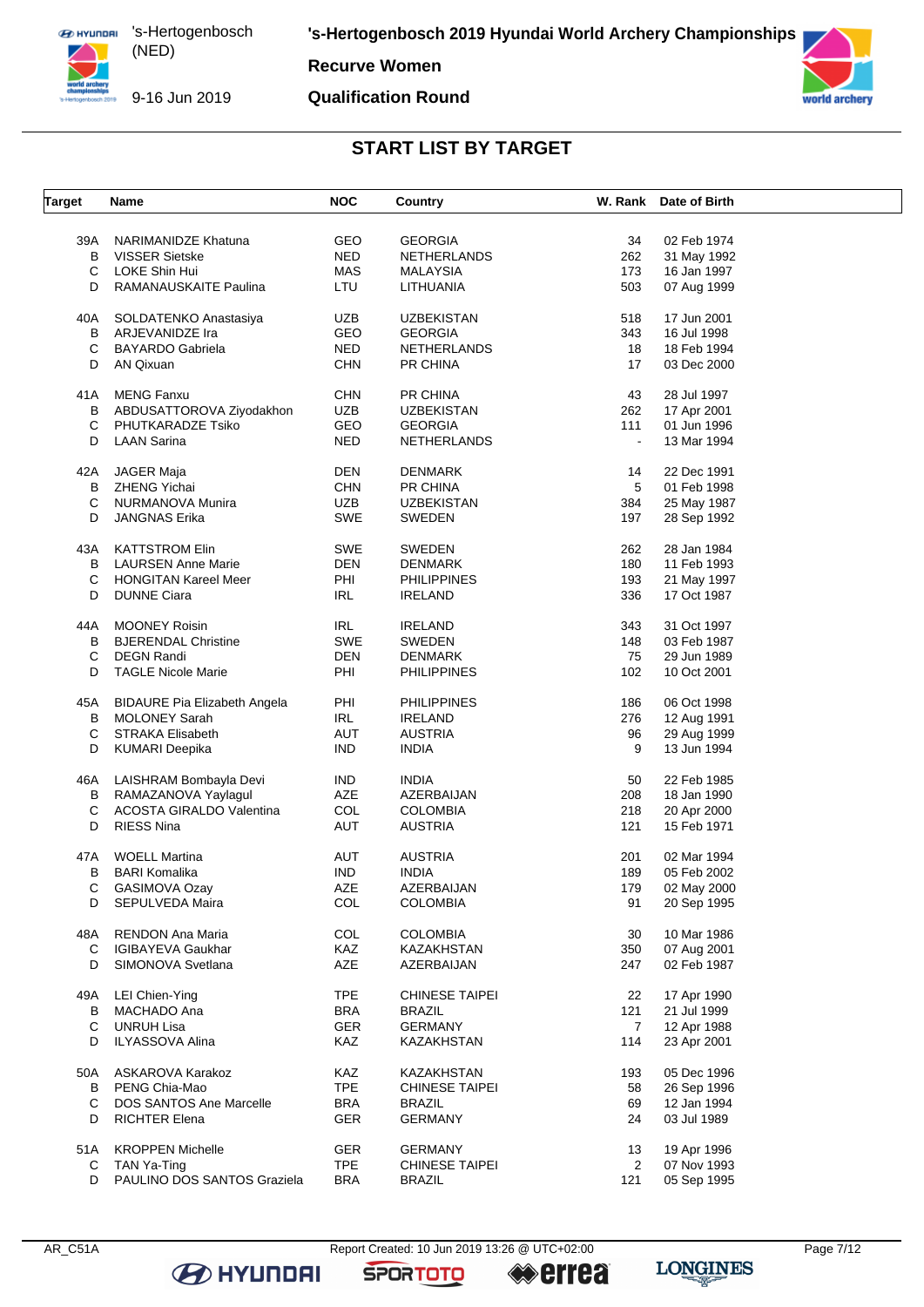

#### **Compound Men**

#### **Qualification Round**



## **START LIST BY TARGET**

| <b>Target</b> | Name                                   | <b>NOC</b> | Country               |     | W. Rank Date of Birth |
|---------------|----------------------------------------|------------|-----------------------|-----|-----------------------|
|               |                                        |            |                       |     |                       |
| ЗA            | <b>PAVLIK Marcel</b>                   | <b>SVK</b> | <b>SLOVAKIA</b>       | 328 | 29 Sep 1975           |
| В             | <b>ABREU Luccas</b>                    | <b>BRA</b> | <b>BRAZIL</b>         | 101 | 27 Jan 1999           |
| D             | <b>HAEFELFINGER Roman</b>              | SUI        | SWITZERLAND           | 117 | 03 Nov 1985           |
| 4A            | <b>HOFER Patrizio</b>                  | SUI        | SWITZERLAND           | 53  | 02 Apr 1980           |
| В             | <b>BUZEK Vladimir</b>                  | <b>SVK</b> | <b>SLOVAKIA</b>       | 121 | 11 May 1978           |
| С             | <b>FREDERICKX Brend</b>                | BEL        | <b>BELGIUM</b>        | 32  | 19 Jun 1997           |
| D             | CONRADO BRASSAROTO Bruno               | <b>BRA</b> | <b>BRAZIL</b>         | 217 | 13 Sep 1986           |
| 5A            | DE CASTRO GONÇALVES PEREIRA Thiago BRA |            | <b>BRAZIL</b>         | 350 | 04 Jul 1986           |
| В             | <b>BURRI Kevin</b>                     | SUI        | SWITZERLAND           | 149 | 08 Mar 1991           |
| C             | <b>BOSANSKY Jozef</b>                  | <b>SVK</b> | <b>SLOVAKIA</b>       | 30  | 14 May 1976           |
| D             | <b>KOOLS Reginald</b>                  | <b>BEL</b> | <b>BELGIUM</b>        | 65  | 16 Jun 1993           |
|               |                                        |            |                       |     |                       |
| 6A            | KOOLS Jonathan                         | <b>BEL</b> | <b>BELGIUM</b>        | 158 | 17 May 1995           |
| В             | DAS Ashim Kumer                        | <b>BAN</b> | <b>BANGLADESH</b>     | 106 | 12 Feb 1990           |
| С             | <b>ACHILIE Ovidiu</b>                  | ROU        | <b>ROMANIA</b>        | 92  | 11 Jun 1974           |
| 7A            | <b>TOIVANEN Vili</b>                   | <b>FIN</b> | <b>FINLAND</b>        | 328 | 29 Dec 1998           |
| в             | SITAR Dejan                            | <b>SLO</b> | <b>SLOVENIA</b>       | 89  | 09 Dec 1979           |
| С             | <b>NAKAMURA Kazune</b>                 | <b>JPN</b> | <b>JAPAN</b>          | 165 | 02 Sep 1991           |
| D             | LAVRENTIEV Oleg                        | <b>BLR</b> | <b>BELARUS</b>        | 524 | 21 Sep 1981           |
| 8A            | MAZUKI Mohd Juwaidi                    | MAS        | <b>MALAYSIA</b>       | 120 | 17 May 1990           |
| В             | <b>SCHAFF Kris</b>                     | <b>USA</b> | <b>USA</b>            | 4   | 24 Sep 1992           |
| С             | <b>RESSAR Evert</b>                    | <b>EST</b> | <b>ESTONIA</b>        | 124 | 17 Oct 1983           |
| D             | <b>VANEK Martin</b>                    | CZE        | <b>CZECH REPUBLIC</b> | 138 | 26 Oct 1987           |
|               |                                        |            |                       |     |                       |
| 9A            | PEROUTKA Ondrej                        | CZE        | <b>CZECH REPUBLIC</b> | 406 | 16 Jun 1984           |
| В             | RUSLAN Zulfadhli                       | MAS        | <b>MALAYSIA</b>       | 154 | 11 Jul 1992           |
| С             | <b>LUTZ James</b>                      | <b>USA</b> | <b>USA</b>            | 34  | 31 Mar 1998           |
| D             | <b>BOULCH Jean Philippe</b>            | <b>FRA</b> | <b>FRANCE</b>         | 21  | 28 May 1991           |
| 10A           | PEINEAU Sebastien                      | <b>FRA</b> | <b>FRANCE</b>         | 5   | 24 May 1987           |
| В             | <b>REITMEIER Filip</b>                 | CZE        | <b>CZECH REPUBLIC</b> | 201 | 15 Aug 1975           |
| С             | JAFAR Syahrizan                        | MAS        | <b>MALAYSIA</b>       | 73  | 07 Aug 1979           |
| D             | <b>GELLENTHIEN Braden</b>              | <b>USA</b> | <b>USA</b>            | 2   | 26 Apr 1986           |
| 11A           | <b>DIMITRIADIS Diomidis</b>            | <b>CYP</b> | <b>CYPRUS</b>         | 143 | 02 Jun 1987           |
| В             | <b>DELOCHE Pierre-Julien</b>           | <b>FRA</b> | <b>FRANCE</b>         | 7   | 06 Feb 1982           |
| С             | GOH Jun Hui                            | SGP        | SINGAPORE             | 236 | 20 Oct 1995           |
|               | <b>OROSZ Viktor</b>                    | <b>HUN</b> |                       | 181 |                       |
| D             |                                        |            | <b>HUNGARY</b>        |     | 23 Aug 1998           |
| 12A           | <b>BEHAR Kfir</b>                      | <b>ISR</b> | <b>ISRAEL</b>         | 287 | 26 Jun 1985           |
| В             | ZIKIC Stefan                           | <b>SRB</b> | <b>SERBIA</b>         | 149 | 10 Feb 1995           |
| C             | <b>FOLEY Daniel</b>                    | <b>IRL</b> | <b>IRELAND</b>        | 289 | 07 Aug 1998           |
| D             | DE LA CRUZ Paul Marton                 | PHI        | <b>PHILIPPINES</b>    | 62  | 21 Sep 1986           |
| 13A           | <b>MIOR Viviano</b>                    | <b>ITA</b> | <b>ITALY</b>          | 27  | 03 Apr 1997           |
| В             | <b>HIDALGO Antonio</b>                 | MEX        | <b>MEXICO</b>         | 24  | 20 Feb 1997           |
| С             | <b>MUNOZ Daniel</b>                    | COL        | <b>COLOMBIA</b>       | 15  | 22 Mar 1989           |
| D             | <b>SHARVIN Mark</b>                    | IRL        | <b>IRELAND</b>        | 245 | 01 Jan 1990           |
| 14A           | VAVRO Mario                            | CRO        | <b>CROATIA</b>        | 29  | 28 Nov 1997           |
| В             | <b>PAGNI Sergio</b>                    | ITA        | <b>ITALY</b>          | 8   | 26 Mar 1979           |
| C             | <b>GONZALEZ Rodolfo</b>                | <b>MEX</b> | <b>MEXICO</b>         | 26  |                       |
| D             |                                        |            |                       |     | 20 Apr 1997           |
|               | <b>CARDONA Camilo Andres</b>           | COL        | <b>COLOMBIA</b>       | 35  | 16 Feb 1995           |
| 15A           | <b>ARENAS Sebastian</b>                | COL        | <b>COLOMBIA</b>       | 84  | 26 May 1998           |
| в             | <b>BUDEN Domagoj</b>                   | CRO        | CROATIA               | 10  | 08 Aug 1997           |
| С             | <b>PAGNONI Federico</b>                | ITA        | <b>ITALY</b>          | 16  | 12 Nov 1987           |
| D             | FIERRO Julio                           | MEX        | <b>MEXICO</b>         | 91  | 12 Feb 1990           |
|               |                                        |            |                       |     |                       |

**B** HYUNDAI

**SPORTOTO** 

**errea**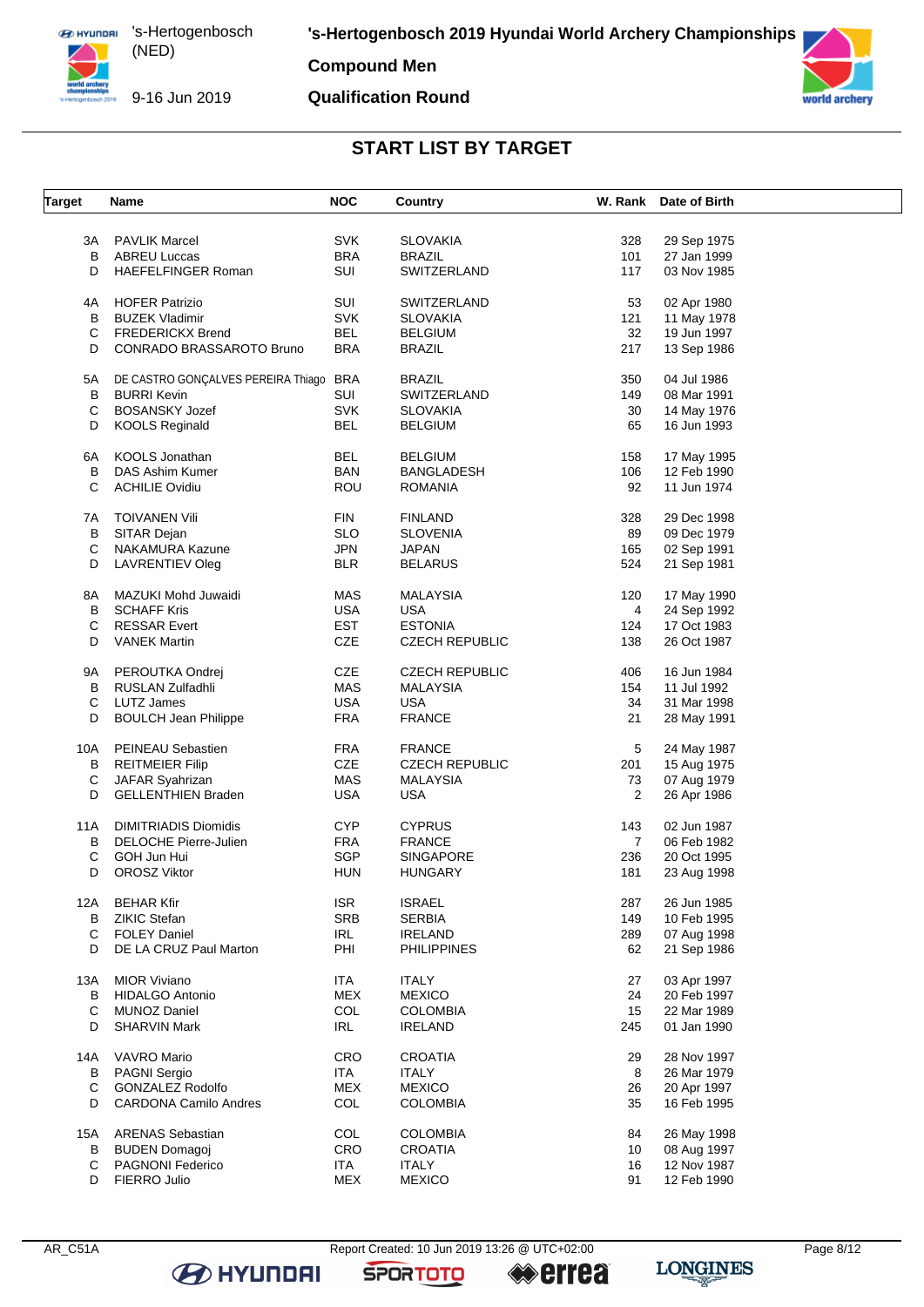9-16 Jun 2019

#### **Compound Men**

#### **Qualification Round**



#### **START LIST BY TARGET**

| <b>Target</b> | Name                             | <b>NOC</b> | Country              |                | W. Rank Date of Birth |  |
|---------------|----------------------------------|------------|----------------------|----------------|-----------------------|--|
|               |                                  |            |                      |                |                       |  |
| 16A           | <b>KUCHEL Andrew</b>             | AUS        | AUSTRALIA            | 165            | 27 Aug 1979           |  |
| В             | <b>RINDARTO Muhamad Rindarto</b> | INA        | <b>INDONESIA</b>     | 379            | 09 Oct 1981           |  |
| С             | <b>SEYWERT Gilles</b>            | <b>LUX</b> | LUXEMBOURG           | 55             | 28 Jan 1984           |  |
| D             | SHAGJSUREN Davaakhuu             | MGL        | <b>MONGOLIA</b>      | 406            | 20 Jul 1964           |  |
| 17A           | <b>GANZORIG Shandan</b>          | <b>MGL</b> | <b>MONGOLIA</b>      | 486            | 16 Apr 1982           |  |
| В             | <b>OOSTHUIZEN Danie</b>          | AUS        | <b>AUSTRALIA</b>     | 67             | 13 Aug 1967           |  |
| C             | <b>WARDHANA Prima Wisnu</b>      | <b>INA</b> | <b>INDONESIA</b>     | 133            | 13 Oct 1995           |  |
| D             |                                  |            |                      |                | 14 Nov 1998           |  |
|               | <b>BEGA Timo</b>                 | <b>LUX</b> | LUXEMBOURG           | 179            |                       |  |
| 18A           | <b>HOCEVAR Arnaud</b>            | LUX        | LUXEMBOURG           | 223            | 30 Apr 1986           |  |
| В             | VINOGRADOV Roman                 | <b>UKR</b> | <b>UKRAINE</b>       | 440            | 16 Sep 1969           |  |
| С             | <b>COGHLAN Patrick</b>           | <b>AUS</b> | <b>AUSTRALIA</b>     | 93             | 10 Sep 1974           |  |
| D             | <b>AKBAR Yoke Rizaldi</b>        | INA        | INDONESIA            | 172            | 27 Apr 1996           |  |
| 19A           | POULSEN Joannes                  | <b>FRO</b> | <b>FAROE ISLANDS</b> | 254            | 30 Jul 1980           |  |
| В             | TSUI Wai Hung                    | <b>HKG</b> | HONG KONG, CHINA     | 244            | 23 Apr 1963           |  |
|               |                                  |            |                      |                |                       |  |
| С             | HOVIADOVSKYI Roman               | <b>UKR</b> | <b>UKRAINE</b>       | 182            | 05 Sep 1996           |  |
| D             | <b>ARAZ Suleyman</b>             | TUR        | <b>TURKEY</b>        | 75             | 01 Aug 1995           |  |
| 20A           | <b>YETIM Muhammed</b>            | TUR        | <b>TURKEY</b>        | 75             | 04 Nov 1994           |  |
| В             | <b>PETERSEN Nikkel</b>           | <b>FRO</b> | <b>FAROE ISLANDS</b> | 328            | 18 Nov 1990           |  |
| С             | YEN Ka King                      | <b>HKG</b> | HONG KONG, CHINA     | 241            | 25 Oct 1984           |  |
| D             | VAN DER MERWE Jacques            | <b>NAM</b> | NAMIBIA              | $\blacksquare$ | 22 Jan 1990           |  |
|               |                                  |            |                      |                |                       |  |
| 21 A          | VERMAAK Adriaan                  | <b>NAM</b> | <b>NAMIBIA</b>       | $\blacksquare$ | 22 Jan 1987           |  |
| В             | <b>CAGIRAN</b> Evren             | <b>TUR</b> | <b>TURKEY</b>        | 18             | 14 Feb 1993           |  |
| С             | NICLASEN Jogvan                  | <b>FRO</b> | <b>FAROE ISLANDS</b> | 328            | 26 Aug 1979           |  |
| D             | <b>CHEUNG Cheuk Sing</b>         | <b>HKG</b> | HONG KONG, CHINA     | 289            | 25 Apr 1994           |  |
| 22A           | <b>CANALEJAS TEJERO Victor</b>   | <b>ESP</b> | <b>SPAIN</b>         | 110            | 13 Sep 1979           |  |
|               | <b>NEL Louw</b>                  |            |                      |                |                       |  |
| В             |                                  | <b>NAM</b> | <b>NAMIBIA</b>       | 328            | 03 Oct 1981           |  |
| С             | <b>PATER Sil</b>                 | <b>NED</b> | NETHERLANDS          | 47             | 26 Jul 1993           |  |
| D             | <b>HAUGSETH Mads</b>             | <b>NOR</b> | <b>NORWAY</b>        | 77             | 02 Mar 1995           |  |
| 23A           | AAMAAS Njaal                     | <b>NOR</b> | <b>NORWAY</b>        | 220            | 05 Oct 1988           |  |
| B             | PEREZ GONZALEZ Jesus Jacinto     | <b>ESP</b> | <b>SPAIN</b>         | 252            | 17 Jul 1981           |  |
| С             | <b>ROUX Patrick</b>              | <b>RSA</b> | <b>SOUTH AFRICA</b>  | 112            | 10 Aug 1972           |  |
| D             | <b>ELZINGA Peter</b>             | <b>NED</b> | NETHERLANDS          | 14             | 30 Jan 1981           |  |
|               |                                  |            |                      |                |                       |  |
| 24A           | <b>SCHLOESSER Mike</b>           | <b>NED</b> | NETHERLANDS          | $\mathbf{1}$   | 15 Jan 1994           |  |
| В             | <b>FAUGSTAD Anders</b>           | <b>NOR</b> | <b>NORWAY</b>        | 70             | 13 Nov 1999           |  |
| С             | LOPEZ Ramon                      | ESP        | SPAIN                | 66             | 20 Dec 1978           |  |
| D             | DE KLERK Christian Beyers        | <b>RSA</b> | <b>SOUTH AFRICA</b>  | 289            | 10 Oct 2000           |  |
|               |                                  |            |                      |                |                       |  |
| 25A           | <b>BRENT-MEEK Reuben</b>         | <b>RSA</b> | SOUTH AFRICA         | 88             | 24 Oct 1998           |  |
| В             | VAN TONDER Riku                  | <b>NZL</b> | <b>NEW ZEALAND</b>   | 193            | 15 Jan 1989           |  |
| С             | <b>MASON James</b>               | GBR        | <b>GREAT BRITAIN</b> | 19             | 30 Sep 1989           |  |
| D             | ALVES Cláudio                    | <b>POR</b> | <b>PORTUGAL</b>      | 328            | 04 Oct 1991           |  |
| 26A           | <b>RUI Baptista</b>              | <b>POR</b> | <b>PORTUGAL</b>      | 443            | 14 May 1986           |  |
| В             | <b>MATZNER Michael</b>           | AUT        | <b>AUSTRIA</b>       | 86             | 01 Sep 1975           |  |
| C             | <b>BARCLAY Marcus</b>            | <b>NZL</b> | <b>NEW ZEALAND</b>   | 178            | 20 Jul 1996           |  |
| D             | <b>BRIDGEWATER Neil</b>          | <b>GBR</b> | <b>GREAT BRITAIN</b> | 119            | 03 Dec 1967           |  |
|               |                                  |            |                      |                |                       |  |
| 27A           | RAVENSCROFT Adam                 | <b>GBR</b> | <b>GREAT BRITAIN</b> | 117            | 05 Apr 1982           |  |
| В             | SIMÕES Nuno                      | <b>POR</b> | <b>PORTUGAL</b>      | 328            | 24 Sep 1975           |  |
| С             | <b>WIENER Nico</b>               | AUT        | <b>AUSTRIA</b>       | 44             | 15 Mar 1997           |  |
| D             | SHEERIN Dean                     | <b>NZL</b> | <b>NEW ZEALAND</b>   | 406            | 12 Mar 1969           |  |
|               |                                  |            |                      |                |                       |  |
| 28A           | PAN Yu Ping                      | <b>TPE</b> | CHINESE TAIPEI       | 85             | 25 Nov 1993           |  |
| В             | VON RICHTER Brendan              | CAN        | <b>CANADA</b>        | 147            | 20 Apr 1973           |  |
| C             | <b>NOLASCO Douglas Vladimir</b>  | <b>ESA</b> | EL SALVADOR          | 131            | 10 Oct 1999           |  |
| D             | <b>WIENER Wolfgang</b>           | AUT        | <b>AUSTRIA</b>       | 144            | 13 Mar 1968           |  |
|               |                                  |            |                      |                |                       |  |

**B** HYUNDAI

AR\_C51A Report Created: 10 Jun 2019 13:26 @ UTC+02:00 Page 9/12

**SPORTOTO** 

**errea**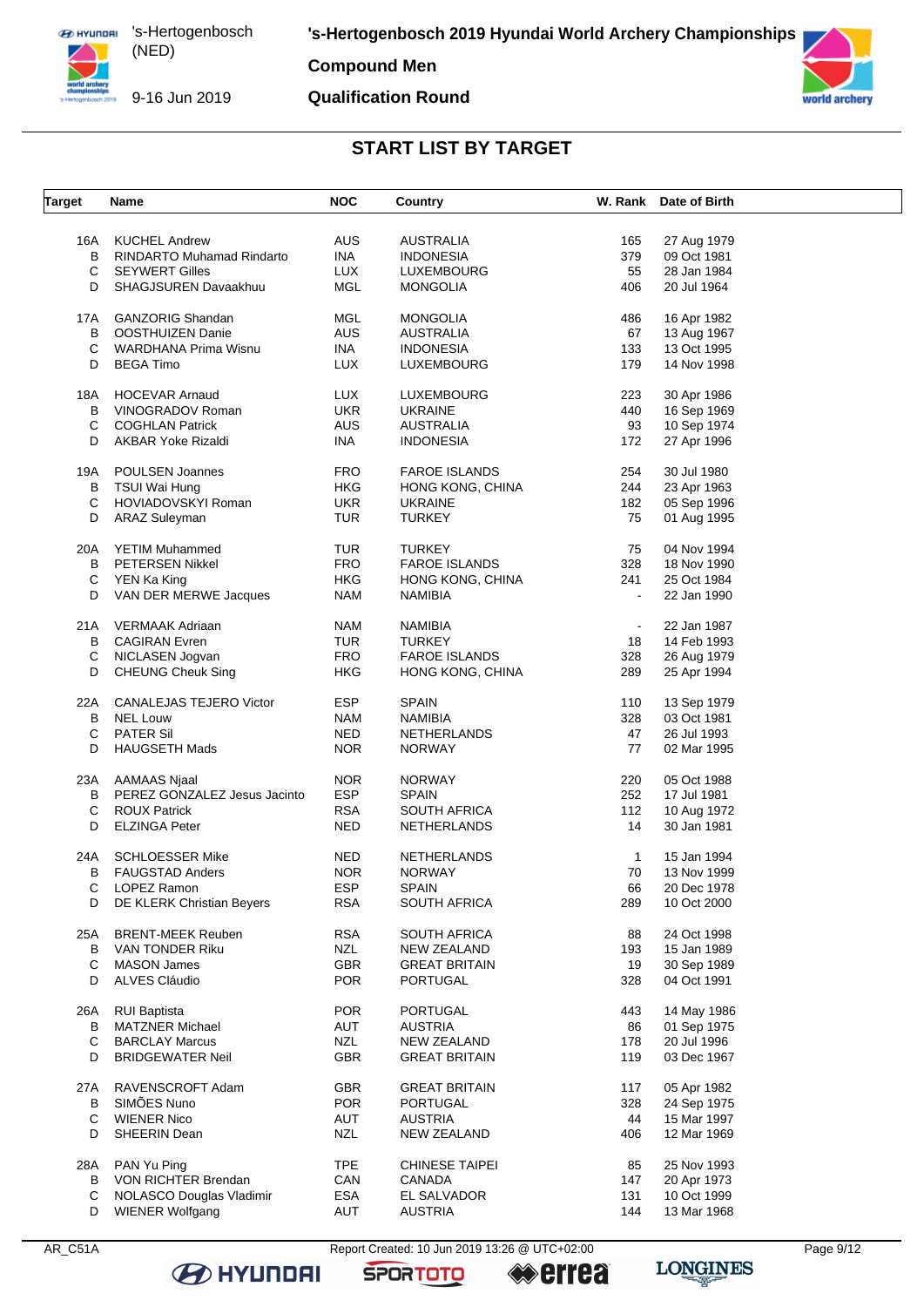9-16 Jun 2019

**Compound Men**

## **Qualification Round**



## **START LIST BY TARGET**

| <b>Target</b> | Name                      | <b>NOC</b> | <b>Country</b>        |                          | W. Rank Date of Birth |  |
|---------------|---------------------------|------------|-----------------------|--------------------------|-----------------------|--|
|               |                           |            |                       |                          |                       |  |
| 29A           | <b>VERMA Abhishek</b>     | IND.       | <b>INDIA</b>          | 9                        | 26 Jun 1989           |  |
| B             | LIN Che-Wei               | <b>TPE</b> | <b>CHINESE TAIPEI</b> | 39                       | 25 Feb 1993           |  |
| C             | <b>TAYLOR Austin</b>      | CAN        | <b>CANADA</b>         | 142                      | 24 Mar 2000           |  |
| D             | <b>VELIZ Miguel Angel</b> | <b>ESA</b> | EL SALVADOR           | 56                       | 03 Mar 1984           |  |
| 30A           | <b>HERNANDEZ Roberto</b>  | <b>ESA</b> | EL SALVADOR           | 13                       | 09 Jan 1989           |  |
| В             | <b>CHAUHAN Rajat</b>      | <b>IND</b> | <b>INDIA</b>          | 49                       | 30 Dec 1994           |  |
| С             | <b>CHEN Chieh-Lun</b>     | <b>TPE</b> | <b>CHINESE TAIPEI</b> | 70                       | 06 Feb 1998           |  |
| D             | <b>NOTT Robert</b>        | CAN        | CANADA                | 104                      | 29 Jun 1993           |  |
| 31 A          | KARABAYEV Akbarali        | <b>KAZ</b> | KAZAKHSTAN            | 22                       | 08 Aug 1989           |  |
| B             | <b>STROMBERG Linus</b>    | SWE        | <b>SWEDEN</b>         | 168                      | 30 Jul 1996           |  |
| С             | DAS Bhagwan               | <b>IND</b> | <b>INDIA</b>          | 289                      | 10 May 1993           |  |
| D             | DAMBAEV Alexander         | <b>RUS</b> | <b>RUSSIA</b>         | 31                       | 16 Jun 1989           |  |
| 32A           | <b>KRYLOV Pavel</b>       | <b>RUS</b> | <b>RUSSIA</b>         | 228                      | 22 Jun 1999           |  |
| B             | <b>KHRISTICH Sergey</b>   | <b>KAZ</b> | <b>KAZAKHSTAN</b>     | 174                      | 02 Jun 1988           |  |
| С             | <b>BORGSTROM Hampus</b>   | <b>SWE</b> | <b>SWEDEN</b>         | 54                       | 29 Apr 1997           |  |
| D             | <b>GORCZYCA Krzysztof</b> | <b>POL</b> | POLAND                | 191                      | 01 Jan 1967           |  |
| 33A           | WOJTAS Jan                | <b>POL</b> | <b>POLAND</b>         | 365                      | 26 Nov 1966           |  |
|               | <b>BULAEV Anton</b>       | <b>RUS</b> |                       | 6                        |                       |  |
| B<br>C        |                           | <b>KAZ</b> | <b>RUSSIA</b>         |                          | 20 Jul 1996           |  |
| D             | <b>KARABAYEV Rustam</b>   |            | KAZAKHSTAN            | 126                      | 08 Mar 1986           |  |
|               | LIMÅS Joakim              | <b>SWE</b> | SWEDEN                | 79                       | 14 Feb 1995           |  |
| 34A           | PIZARRO Jean              | <b>PUR</b> | PUERTO RICO           | 52                       | 11 Jul 1992           |  |
| B             | <b>BIRGISON Alfred</b>    | <b>ISL</b> | <b>ICELAND</b>        | $\omega$                 | 16 Feb 1976           |  |
| С             | PRZYBYLSKI Lukasz         | POL        | <b>POLAND</b>         | 45                       | 24 Apr 1994           |  |
| D             | <b>DAMSBO Martin</b>      | <b>DEN</b> | <b>DENMARK</b>        | 33                       | 26 May 1985           |  |
| 35A           | YANG Jaewon               | <b>KOR</b> | <b>KOREA</b>          | 193                      | 04 May 1997           |  |
| В             | <b>CRUZ Christian</b>     | <b>PUR</b> | PUERTO RICO           | $\blacksquare$           | 22 Feb 1995           |  |
| C             | <b>LAURSEN Martin</b>     | <b>DEN</b> | <b>DENMARK</b>        | 309                      | 31 May 1991           |  |
| D             | <b>TRACHSEL Marcel</b>    | <b>GER</b> | <b>GERMANY</b>        | 23                       | 09 Dec 1995           |  |
| 36A           | <b>HAMDORF Sebastian</b>  | <b>GER</b> | <b>GERMANY</b>        | 134                      | 12 Apr 1981           |  |
| В             | CHOI Yonghee              | KOR        | <b>KOREA</b>          | 20                       | 19 Dec 1984           |  |
| С             | GUDJONSSON Gudmundur Orn  | <b>ISL</b> | <b>ICELAND</b>        | 209                      | 09 Nov 1982           |  |
| D             | ALVARADO Bryan            | <b>PUR</b> | PUERTO RICO           | 137                      | 09 Oct 2000           |  |
|               | <b>HANSEN Stephan</b>     | DEN        | <b>DENMARK</b>        | 3                        | 19 Jun 1995           |  |
| 37A           |                           |            |                       |                          |                       |  |
| В             | <b>LAUBE Marcus</b>       | <b>GER</b> | <b>GERMANY</b>        | 35                       | 11 Dec 1981           |  |
| С             | KIM Jongho                | KOR.       | <b>KOREA</b>          | 12                       | 18 Jul 1994           |  |
| D             | <b>TARNOW Carsten</b>     | <b>ISL</b> | <b>ICELAND</b>        | $\overline{\phantom{a}}$ | 05 Jun 1973           |  |

**B** HYUNDAI

**SPORTOTO** 

**errea**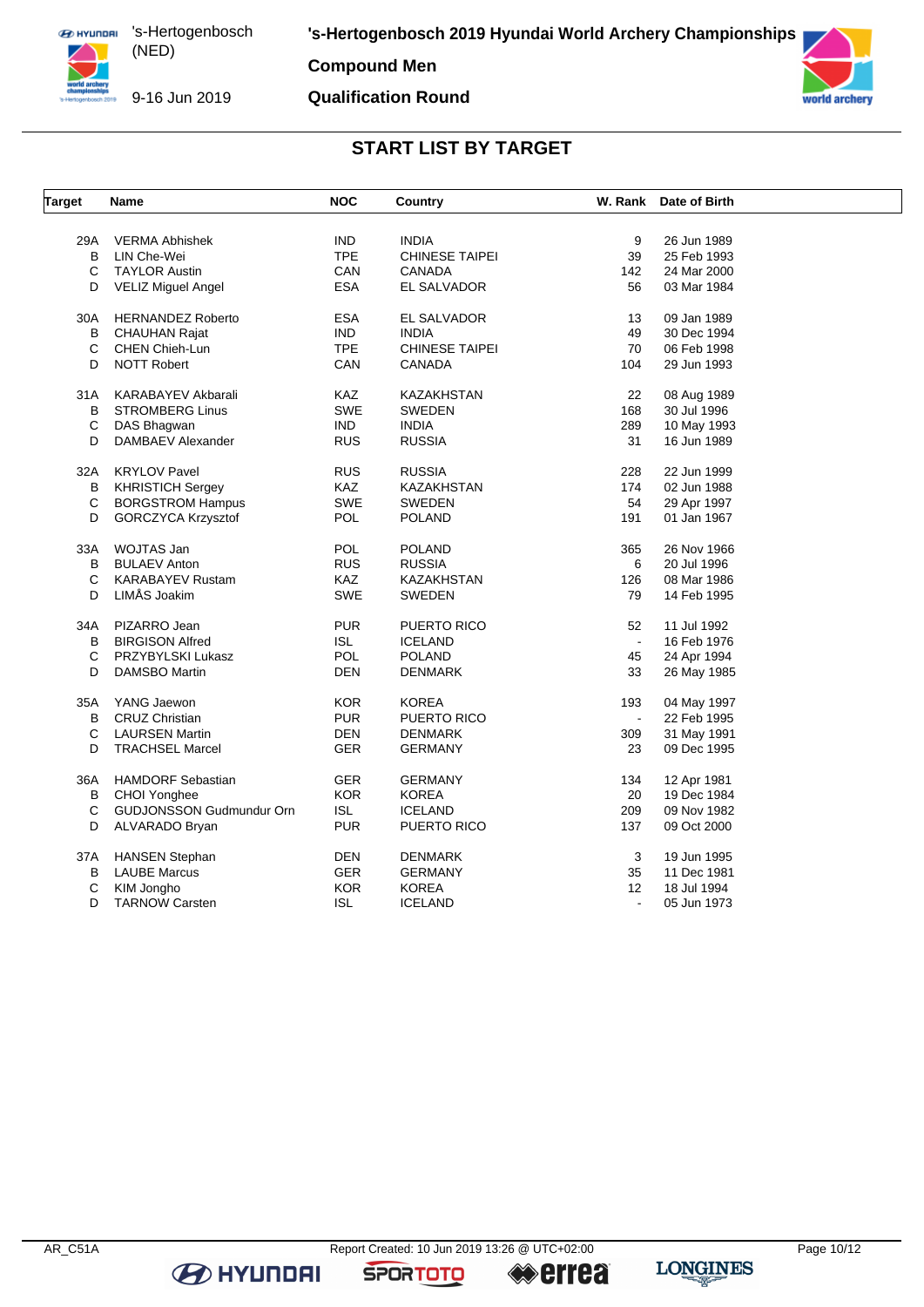

**Compound Women**

#### **Qualification Round**



## **START LIST BY TARGET**

| <b>Target</b> | Name                               | <b>NOC</b> | Country                           |                | W. Rank Date of Birth |  |
|---------------|------------------------------------|------------|-----------------------------------|----------------|-----------------------|--|
|               |                                    |            |                                   |                |                       |  |
| 39A           | ONG Madeleine Xue Li               | SGP        | <b>SINGAPORE</b>                  | 118            | 03 Sep 1994           |  |
| B             | CHEN Yi-Hsuan                      | <b>TPE</b> | <b>CHINESE TAIPEI</b>             | 21             | 29 Jun 1995           |  |
| С             | VAN KRADENBURG Jeanine             | <b>RSA</b> | <b>SOUTH AFRICA</b>               | 59             | 11 Nov 1978           |  |
| D             | ZHEXENBINOVA Adel                  | <b>KAZ</b> | KAZAKHSTAN                        | 145            | 11 Nov 1999           |  |
| 40A           | <b>MAKARCHUK Diana</b>             | KAZ        | KAZAKHSTAN                        | 108            | 19 Sep 1999           |  |
| В             | LEE Angeline Jia Hui               | <b>SGP</b> | <b>SINGAPORE</b>                  | 210            | 08 Jan 1993           |  |
| С             | <b>HUANG I-Jou</b>                 | <b>TPE</b> | <b>CHINESE TAIPEI</b>             | 16             | 18 Mar 1990           |  |
| D             | VILJOEN Amanda                     | <b>RSA</b> | <b>SOUTH AFRICA</b>               | 250            | 21 Jun 1968           |  |
| 41A           | <b>WENTZEL Danelle</b>             | <b>RSA</b> |                                   |                | 20 Jan 1995           |  |
|               |                                    |            | SOUTH AFRICA<br><b>KAZAKHSTAN</b> | 15             |                       |  |
| В             | UMURZAKOVA Mariya                  | KAZ        |                                   | 132            | 12 Mar 1999           |  |
| С             | <b>LOH Tze Chieh Contessa</b>      | <b>SGP</b> | SINGAPORE                         | 55             | 26 Dec 1994           |  |
| D             | CHEN Li Ju                         | <b>TPE</b> | <b>CHINESE TAIPEI</b>             | 30             | 24 Apr 1981           |  |
| 42A           | SHKOLNA Mariya                     | LUX        | LUXEMBOURG                        | 43             | 28 Oct 1997           |  |
| В             | <b>ESPOSITO MELETI Gisele</b>      | <b>BRA</b> | <b>BRAZIL</b>                     | $\blacksquare$ | 01 Nov 1991           |  |
| C             | <b>HUNSPERGER Janine</b>           | SUI        | SWITZERLAND                       | 161            | 20 Jul 2000           |  |
| D             | <b>BANIK Susmita</b>               | <b>BAN</b> | BANGLADESH                        | 86             | 10 Dec 1993           |  |
| 43A           | <b>LANTEE Anne</b>                 | <b>FIN</b> | <b>FINLAND</b>                    | 340            | 08 May 1982           |  |
| В             | OLEKSEJENKO Julia                  | LAT        | LATVIA                            | 71             | 08 May 1965           |  |
| С             | <b>MLINARIC Amanda</b>             | CRO        | <b>CROATIA</b>                    | 14             | 07 Aug 2001           |  |
| D             | PRIEELS Sarah                      | <b>BEL</b> | <b>BELGIUM</b>                    | 19             | 27 Feb 1990           |  |
|               |                                    |            |                                   |                |                       |  |
| 44A           | <b>DODEMONT Sophie</b>             | <b>FRA</b> | <b>FRANCE</b>                     | 3              | 30 Aug 1973           |  |
| В             | VAN CASPEL Inge                    | <b>NED</b> | NETHERLANDS                       | 208            | 14 Jul 1991           |  |
| С             | MOHD ASMI Nurul Syazhera           | <b>MAS</b> | MALAYSIA                          | 104            | 10 Jun 1992           |  |
| D             | <b>MASON Lucy</b>                  | GBR        | <b>GREAT BRITAIN</b>              | 54             | 17 Jun 2000           |  |
|               |                                    |            |                                   |                |                       |  |
| 45A           | <b>ANNISON Layla</b>               | <b>GBR</b> | <b>GREAT BRITAIN</b>              | 60             | 05 Jul 2002           |  |
| В             | FRAIGNEAU Clémence                 | <b>FRA</b> | <b>FRANCE</b>                     | 173            | 19 May 1992           |  |
| C             | <b>VERMEULEN Jody</b>              | <b>NED</b> | NETHERLANDS                       | 5              | 10 Dec 1993           |  |
| D             | NORAZAM Iman Aisyah                | <b>MAS</b> | MALAYSIA                          | 310            | 22 Apr 1998           |  |
| 46A           | <b>MAT SALLEH Fatin Nurfatehah</b> | <b>MAS</b> | <b>MALAYSIA</b>                   | 39             | 04 Jun 1991           |  |
| в             | <b>GIBSON Ella</b>                 | <b>GBR</b> | <b>GREAT BRITAIN</b>              | 84             | 07 Jun 2000           |  |
| C             | <b>HERVE Sandra</b>                | <b>FRA</b> | <b>FRANCE</b>                     | 64             | 21 Mar 1993           |  |
| D             | DE LAAT Sanne                      | NED        | <b>NETHERLANDS</b>                | 26             | 13 Feb 1995           |  |
|               |                                    |            |                                   |                |                       |  |
| 47A           | <b>CULLEN Saffron</b>              | <b>IRL</b> | <b>IRELAND</b>                    | 250            | 01 Feb 2002           |  |
| В             | ZIKMUNDOVA Martina                 | CZE        | <b>CZECH REPUBLIC</b>             | 67             | 18 Aug 2000           |  |
| С             | <b>SHKLIAR Ksenija</b>             | UKR        | UKRAINE                           | 83             | 28 Nov 1992           |  |
| 48A           | <b>ELGIBILY Nancy</b>              | EGY        | <b>EGYPT</b>                      | 213            | 04 Sep 1983           |  |
| В             | <b>TSAKIRI Anastasia</b>           | GRE        | <b>GREECE</b>                     | 119            | 16 Sep 1989           |  |
| C             | <b>CINTRON Marla</b>               | <b>PUR</b> | PUERTO RICO                       | 81             | 07 Jul 1995           |  |
| D             | KOKKINOU GEORGIADOU Styliani       | <b>CYP</b> | <b>CYPRUS</b>                     | 129            | 26 May 1976           |  |
|               |                                    |            |                                   |                |                       |  |
| 49A           | <b>MCCLEAN Fiona</b>               | CAN        | <b>CANADA</b>                     | 110            | 02 Jul 1965           |  |
| В             | STANIECZEK Anna                    | POL        | <b>POLAND</b>                     | 204            | 24 Jan 1955           |  |
| C             | <b>RAJ KAUR</b>                    | IND        | <b>INDIA</b>                      | 250            | 06 Apr 1991           |  |
| D             | BALZHANOVA Viktoria                | <b>RUS</b> | <b>RUSSIA</b>                     | 20             | 11 May 1988           |  |
| 50A           | AVDEEVA Natalia                    | <b>RUS</b> | <b>RUSSIA</b>                     | 33             | 06 Sep 1988           |  |
| В             | <b>ROTH Katie</b>                  | CAN        | <b>CANADA</b>                     |                | 27 Feb 1991           |  |
| С             | KAPUSTA Malgorzata                 | POL        | <b>POLAND</b>                     | $\blacksquare$ | 10 Jun 1990           |  |
| D             | <b>KIRAR Muskan</b>                | <b>IND</b> | <b>INDIA</b>                      | 57             | 14 Apr 2000           |  |
| 51A           | VENNAM Jyothi Surekha              | <b>IND</b> | <b>INDIA</b>                      | 24             | 03 Jul 1996           |  |
| В             | KNYAZEVA Elizaveta                 | <b>RUS</b> | <b>RUSSIA</b>                     |                | 25 Jun 1999           |  |
| С             | <b>MAUDE Fiona</b>                 | CAN        | CANADA                            | 141            |                       |  |
|               |                                    |            |                                   |                | 24 Apr 1998           |  |
| D             | <b>LESNIAK Renata</b>              | POL        | <b>POLAND</b>                     | 291            | 04 Feb 1989           |  |



**B** HYUNDAI